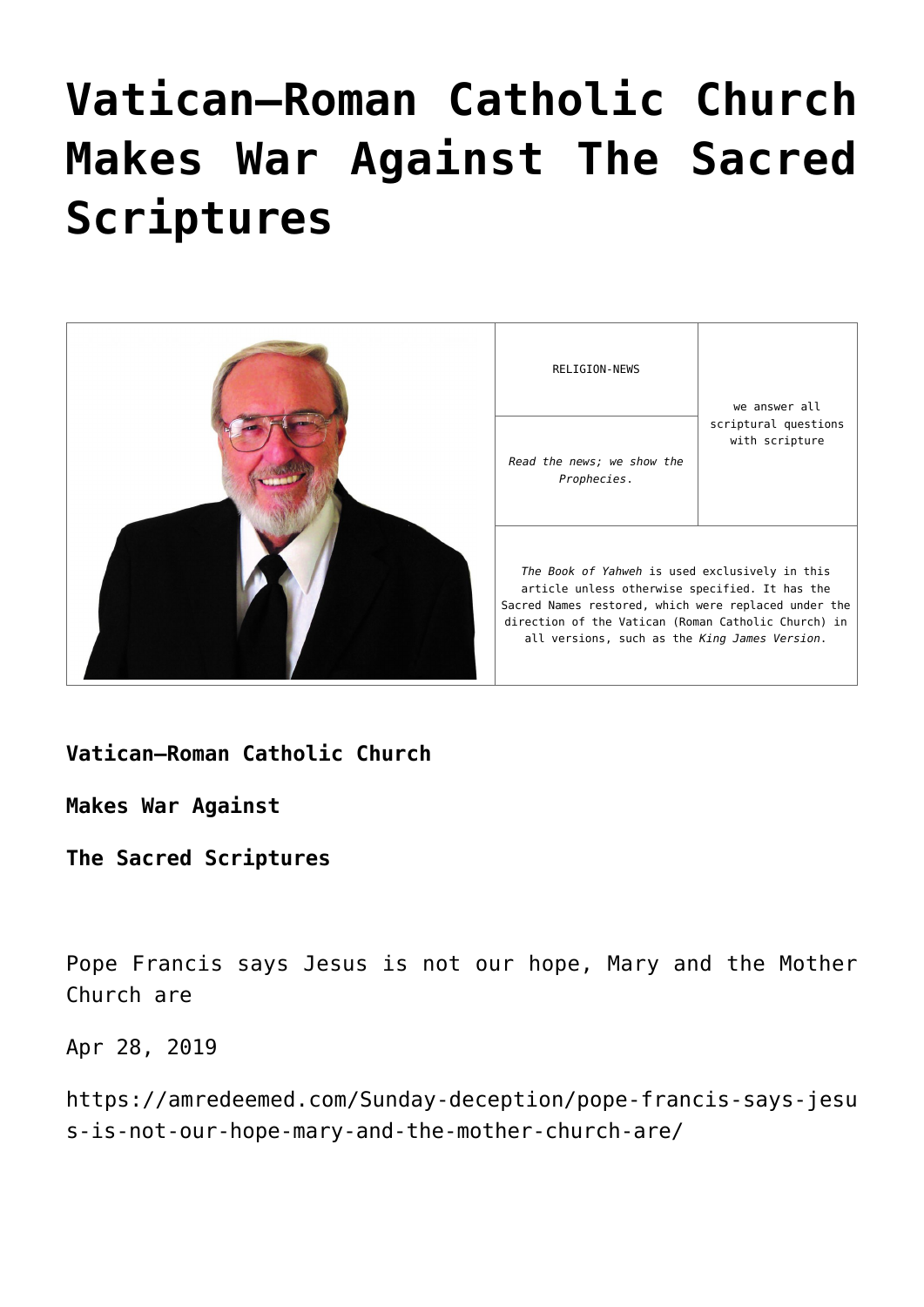Pope Francis says Jesus is not our hope, Mary and the Mother Church are

Pope Francis, speaking to mark the occasion of the Feast of Our Lady of Sorrows in Casa Santa Marta, said the following: "And this is our hope. We are not orphans, we have Mothers: Mother Mary. But the Church is Mother and the Mother Church is anointed when it takes the same path of Jesus and Mary: the path of obedience, the path of suffering, and when she has the attitude of continually learning the path of the Lord. These two women "Mary and the Church" carry on the hope that is Christ, they give us Christ, they bring forth Christ in us. Without Mary, there would be no Jesus Christ; without the Church, we cannot go forward." Source – Vatican.va

Jesus has been demoted to third place behind 'mother' Mary and the 'Holy Mother Church', the Roman Catholic Church.

Every word of that statement is filled with deception, starting with the word 'Jesus'.

Read the Savior's Words, as recorded by His Disciple:

#### **Luke 24:25**

Then He said to them: O fools, and slow of heart to believe all that Yahweh's Prophets have spoken!

That's why the Vatican hates Yahshua and replaced His Name in all versions, such as the *King James Version*. The word 'Jesus' is the name of one of their many Gods.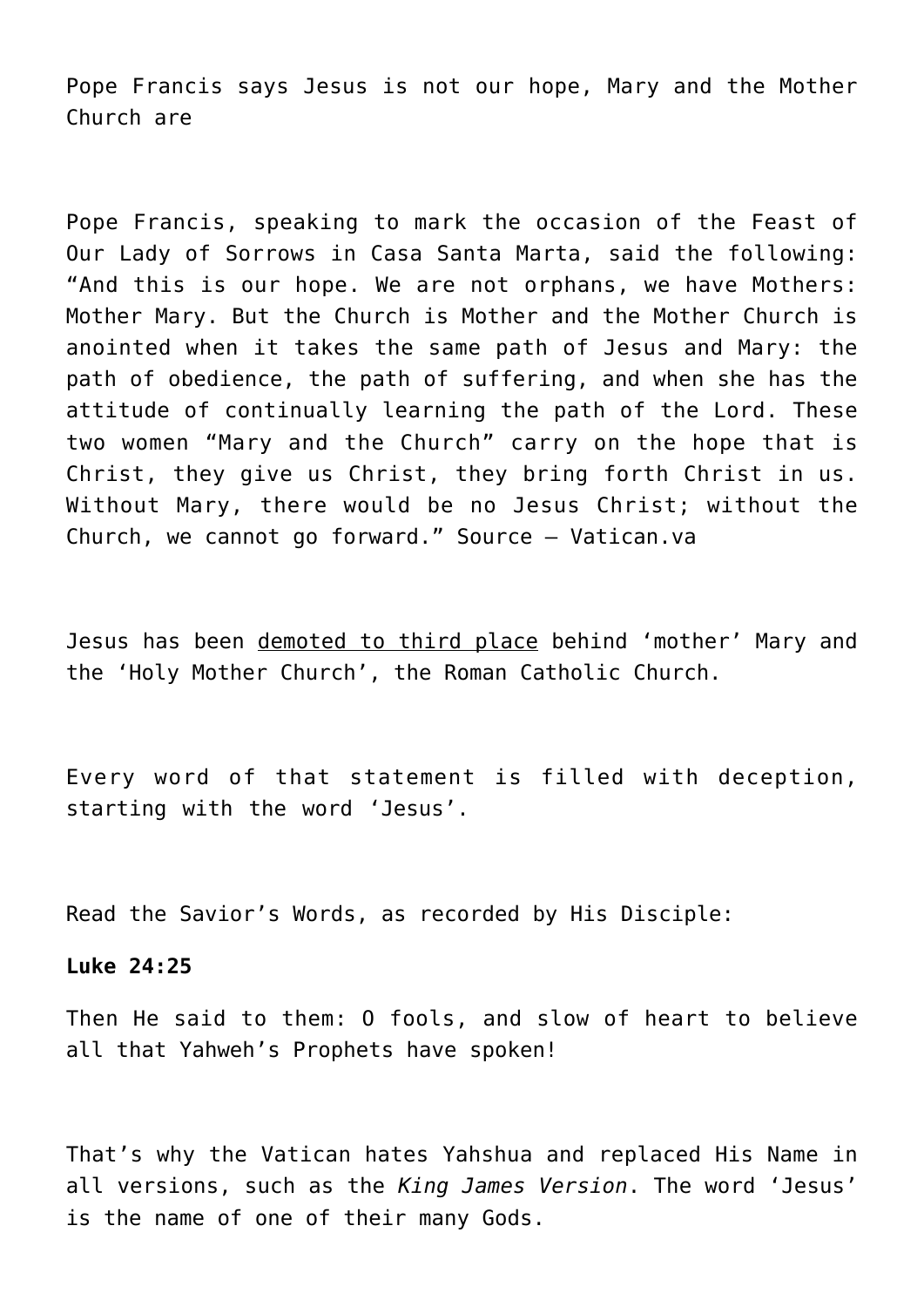Their Gods are evil, as shown in your bible and The Book of Yahweh. Read this in:

# **Genesis 3:5**

For He knows that in the day you eat of it, your eyes will be opened, and you will be as Gods (elohim), knowing Righteousness and evil.

Yahshua told them the Truth, and He would reject those who refused Yahweh's Righteousness.

#### **Mattithyah 6:33**

But seek you first the Kingdom of Yahweh and His Righteousness, and all these things will be added to you.

#### **Mattithyah 7:21-23**

21 Not everyone who says to Me; Teacher! Teacher! will enter into the Kingdom of Yahweh, but *only* he who does the Will of My Father Who is in heaven.

22 Many will say to Me in that day; Teacher! Teacher! Have we not prophesied in Your Name, and cast out demons in Your Name, and in Your Name performed many wonderful works?

23 But then I will declare to them; I never knew you. Get away from Me, you who practice iniquity.

# **Yahchanan 3:19**

Now this is the condemnation: Light has come into the world, but men love darkness rather than Light, because their deeds are evil.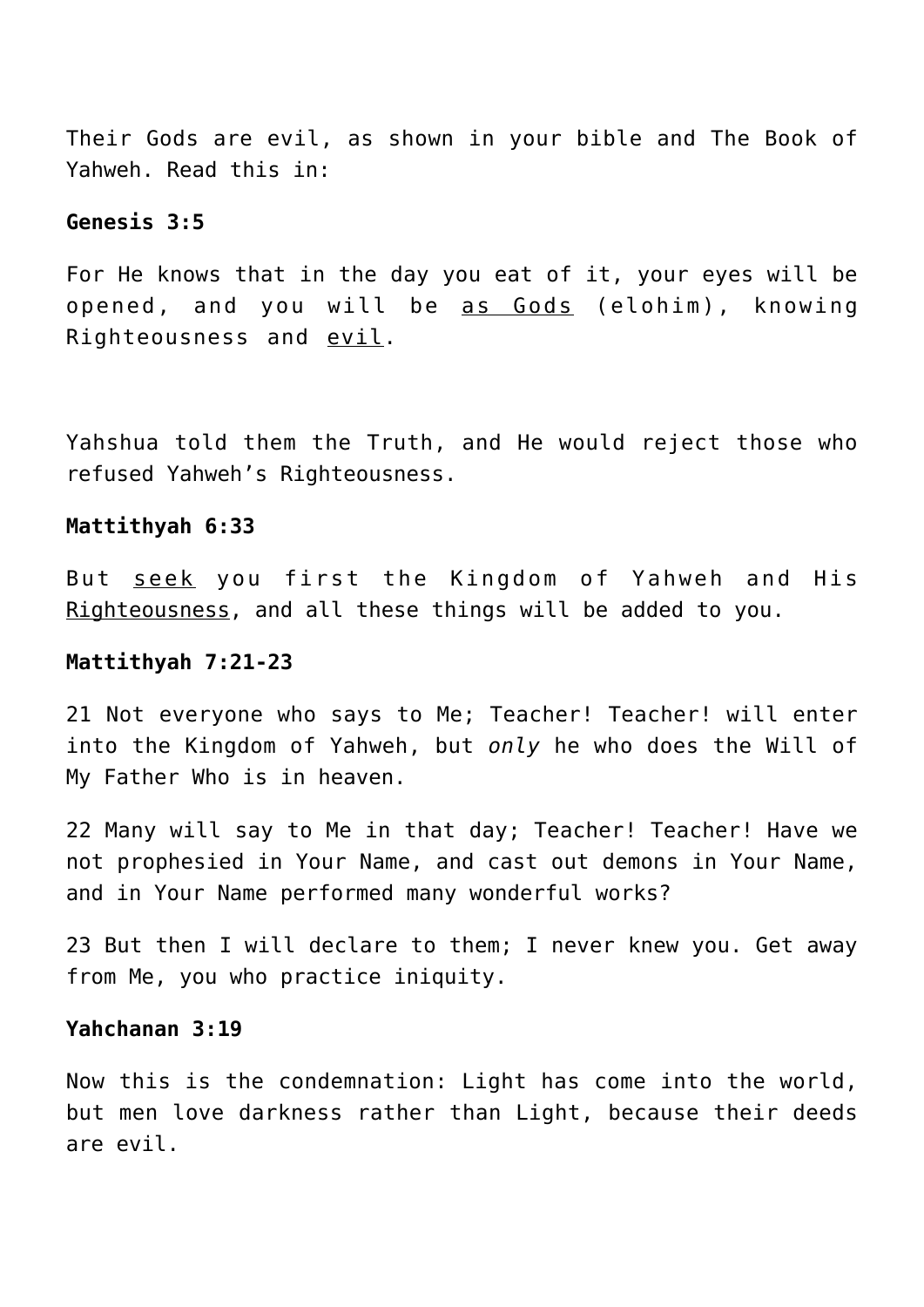Evil! **Genesis 3:5** – evil as the Gods they worship.

**The Sacred Scriptures**

# **Can and Should Be Trusted**

The Sacred Scriptures not only show the way to Salvation—Eternal Life—they also show you the way of false teachers who are leading all nations into a one-hour burning. The proof of this one-hour burning was given about 2,000 years ago, for this present prophesied generation.

This burning is shown to be brought about in this generation by the great mystery religion, from the seven hills of Rome, that is shown to be leading the nations today.

I say to this great Roman Catholic Mother Church, don't take Yahweh's Prophecies lightly. Look at what has come to pass thus far concerning the Prophecies, and know for certain the rest of the Prophecies are just as sure.

**Mankind Has the Bombs**

**In this Generation.**

**As Prophesied**

As prophesied? Yes! Only Yahweh can accurately foretell future events. He said this generation will darken the sun and burn the earth in one hour. The bombs that will do this were only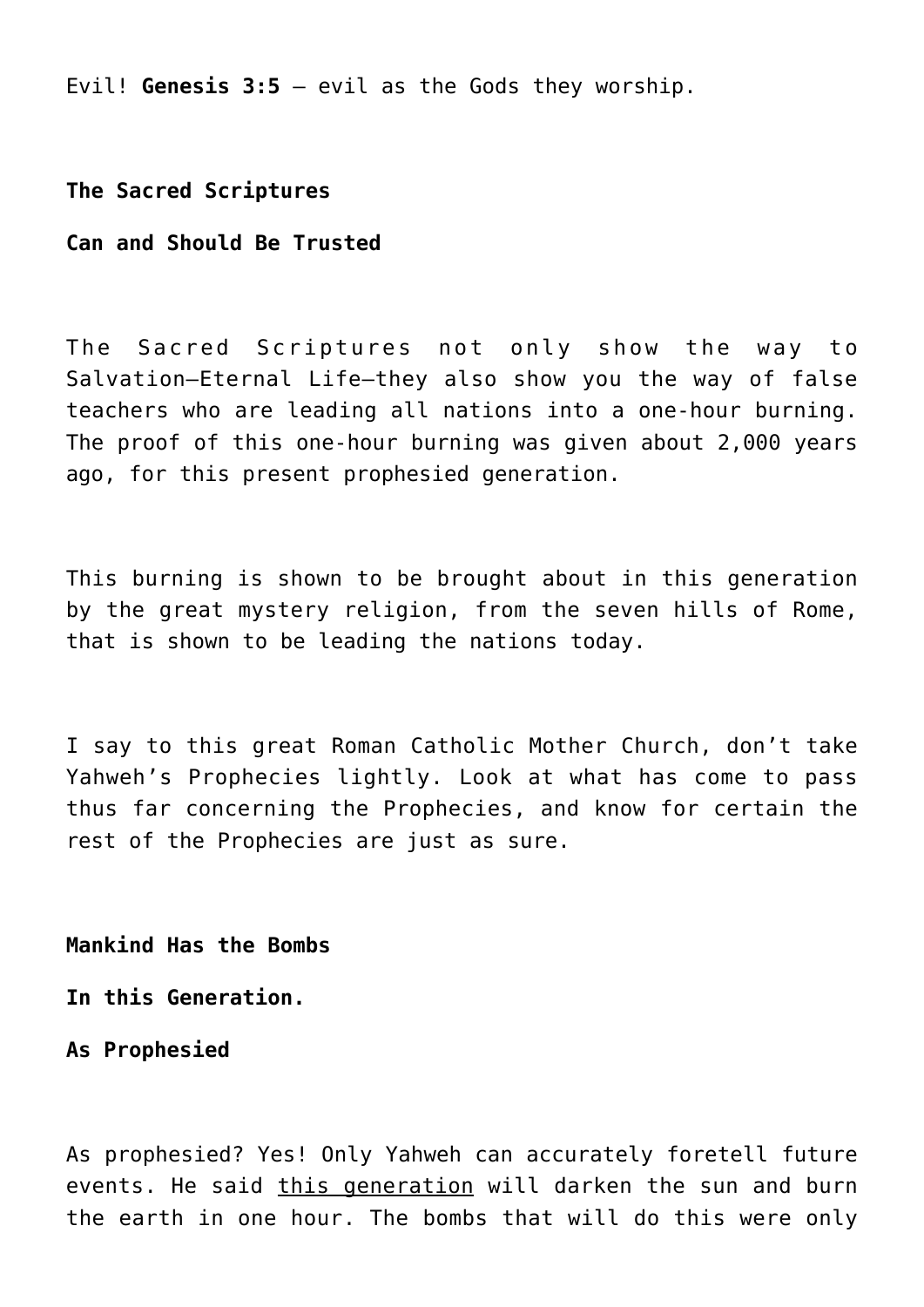invented in this generation.

The Savior, Whose Name is Yahshua, prophesied concerning this generation. The prophesied nuclear bomb identifies the start of this generation.

The Prophecies of Yahshua and Yahweh's Prophets say this generation will develop bombs that will darken the sun in this same generation. Think about that! The Prophecy of the bombs came to pass. That proves the remaining Prophecies True.

Read the Prophecy:

#### **Yahyl 2:30-32**

30 And I will show wonders in the heavens and in the earth—blood, fire, and pillars of smoke.

31 The sun will be turned into darkness, and the moon into blood, before the great and the wonderful day of Yahweh comes.

32 And whoever will call with the Name of Yahweh will be delivered; for at Abel, through the one who teaches those who keep all of Yahweh's Laws; that is, through the Priest who teaches peace, there will be deliverance, as Yahweh has said, among the remnant *who has escaped of those* whom Yahweh calls.

Notice the Prophecy in **verse 31**: the sun will turn to darkness.

Yahshua Messiah tells you the exact generation. Compare the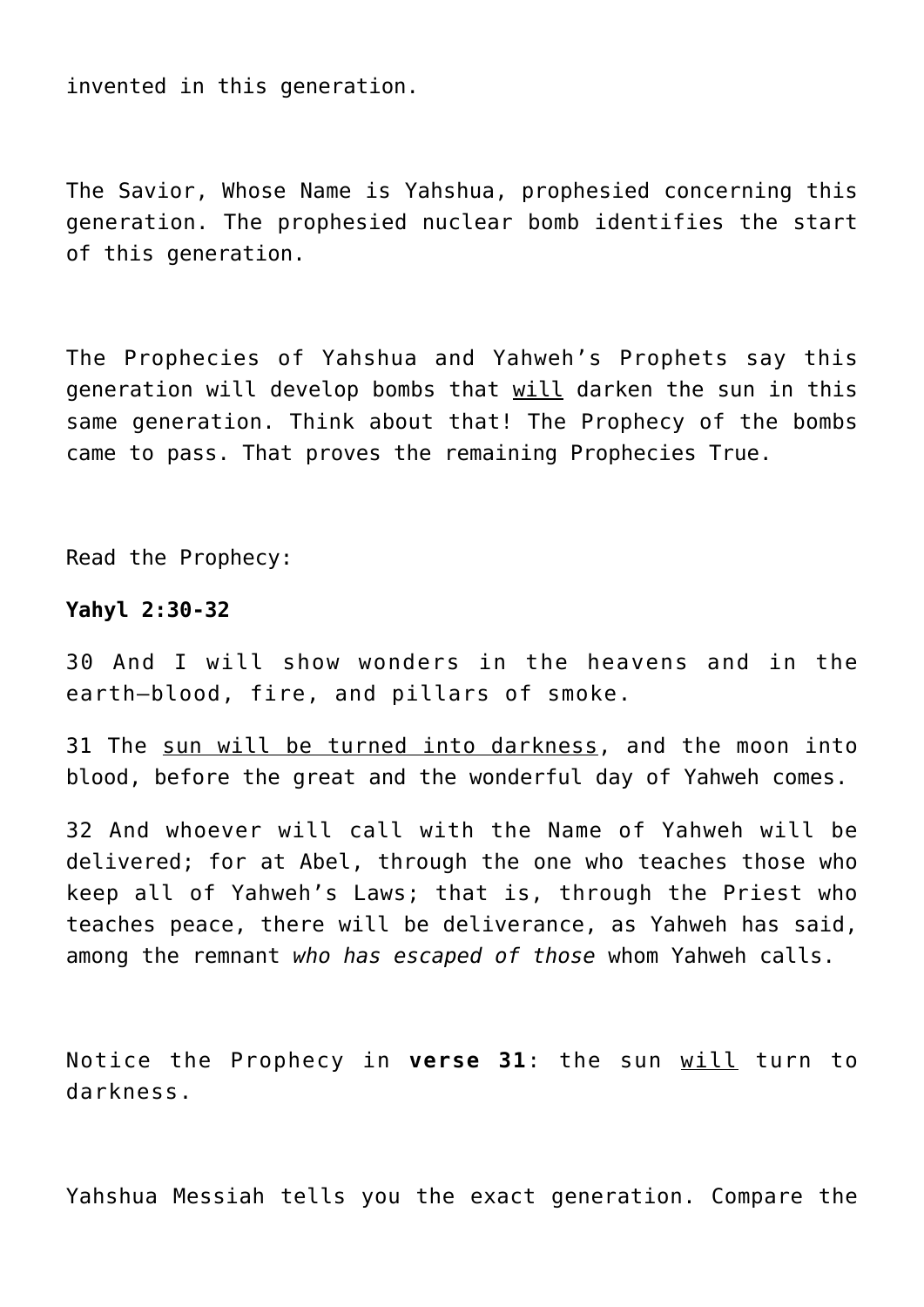Savior's Prophecy.

#### **Mattithyah 24:21-22, 29, 33-34**

21 For then will be Great Tribulation, such as has not come to pass since the beginning of the world to this time—no, nor ever will be.

22 And unless those days were shortened, there would no flesh be saved; but for the Elect's sake, those days will be shortened.

29 Immediately, *but* after the *Great* Tribulation of those days will the sun be darkened, and the moon will not give her light, and the stars will fall from heaven, and the powers of the heavens will be shaken.

33 In the same way, when you see all these things, know that *His coming and The End of the Ages* are near, at the very door.

34 Truly I say to you: That generation will not pass *away,* until all these things are fulfilled.

Notice **verse 29**: the sun will be darkened. Yahshua even tells us when.

Notice **verse 34**: in that (this) generation.

What generation?

**Verse 29**: the generation of the nuclear bomb.

So when did the nuclear bombs start?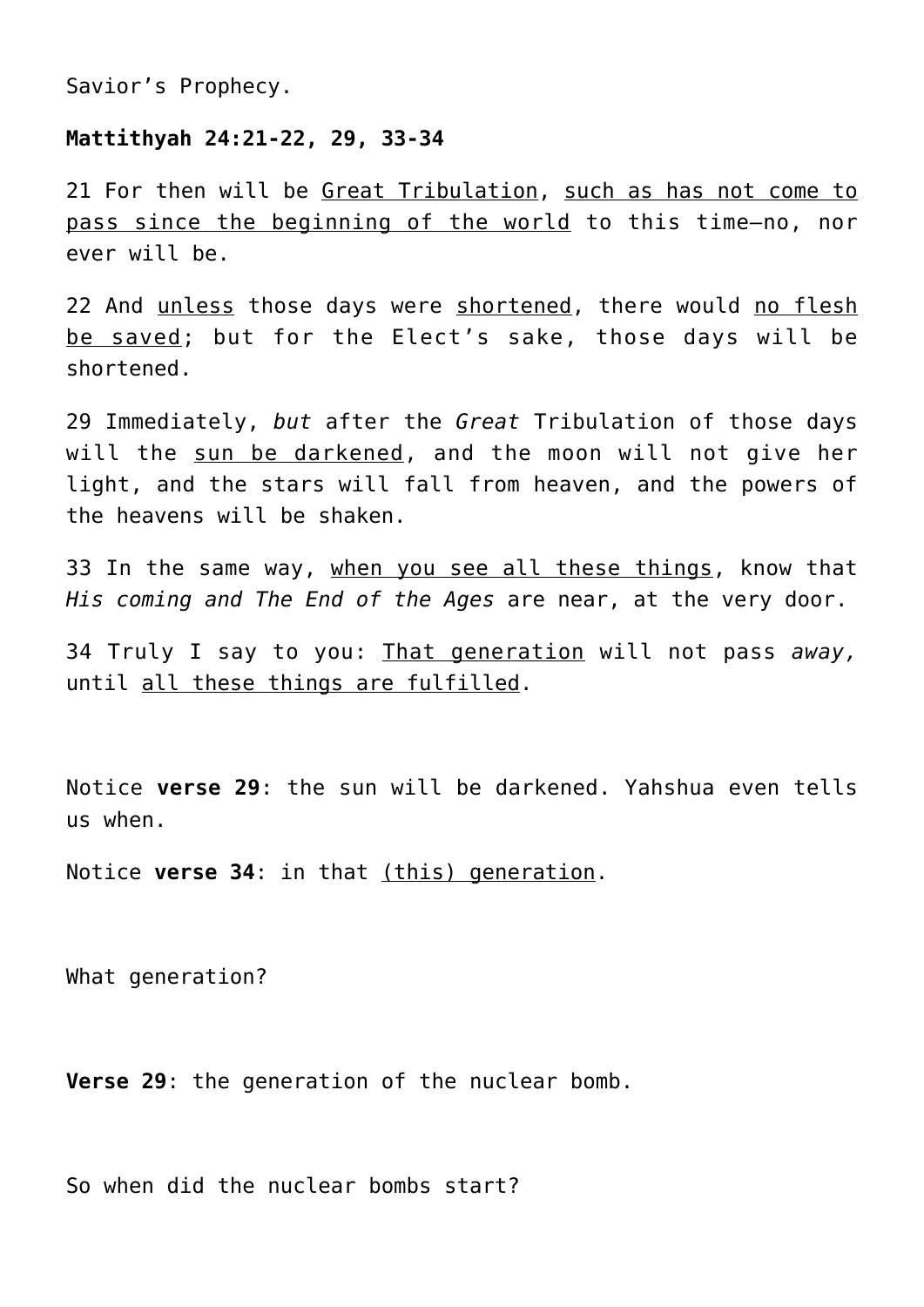Answer: 1934

So, 1934 started this present generation of the nuclear bombs that WILL darken the sun.

# **Leo Szilard – Patenting the Atomic Bomb**

Hungarian physicist, Leo Szilard was the first person to conceive of the nuclear chain reaction and the atomic bomb. He was noted for his contributions to the fields of thermodynamics, biophysics, nuclear physics, and the development of atomic energy.

Leo Szilard was part of the group of scientists that invented the atomic bomb as part of the Manhattan Project.

# **Leo Szilard – Nuclear Chain Reaction Patent:**

On July 4, **1934** Leo Szilard filed the first patent application for the method of producing a nuclear chain reaction aka nuclear explosion. His British patent included a description of a "neutron induced chain reactions to create explosions", and the concept of critical mass. The patent was given to the British War Office as part of the war effort.

*nuclearweaponarchive.org*

**The Cause!**

The Prophecies given to the Savior, Yahshua Messiah, by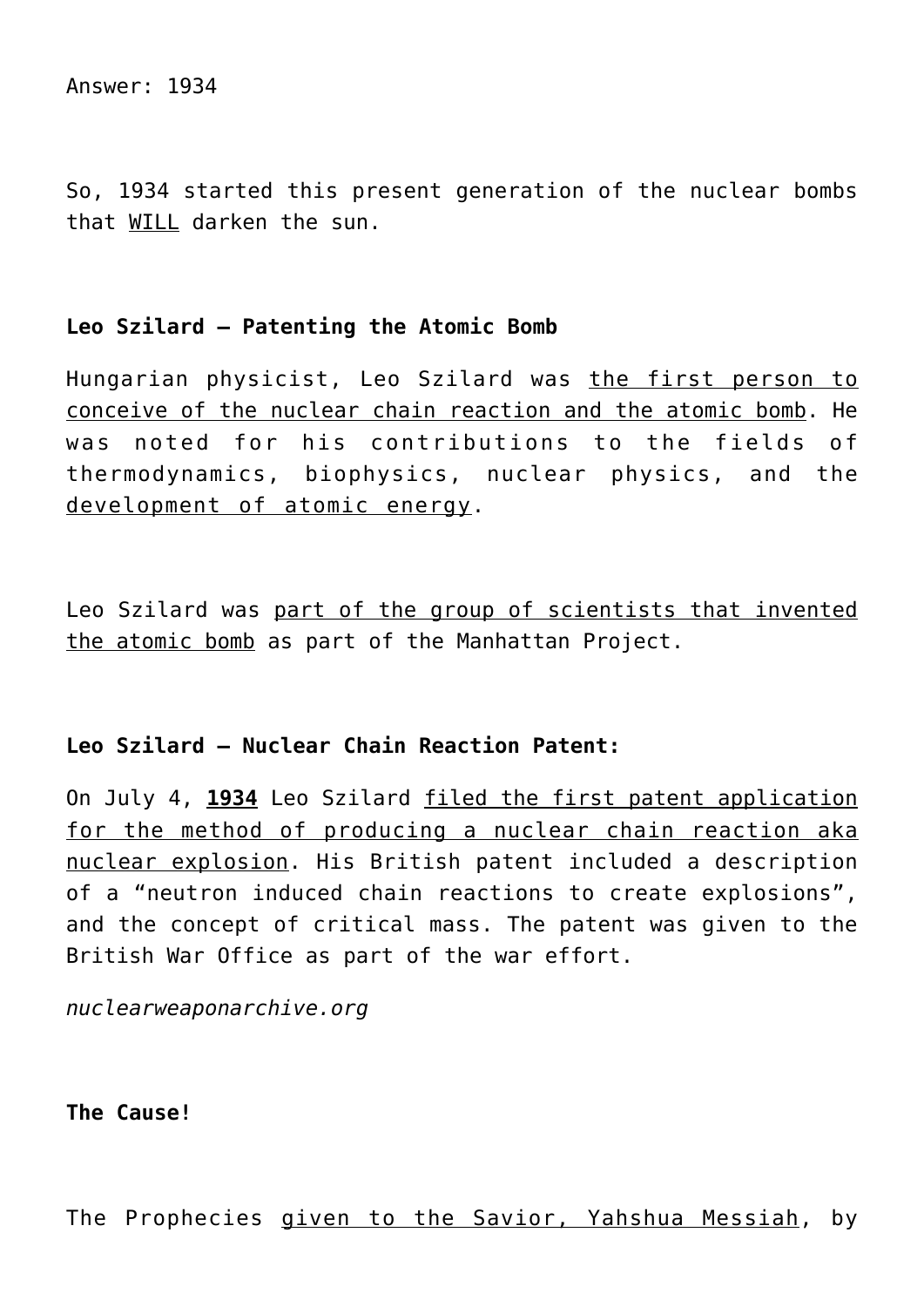Yahweh, show burning by mankind.

# **Revelation 1:1**

The Revelation of Yahshua Messiah, which Yahweh gave to Him, to show His servants things which must shortly come to pass; and He sent and signified *it* through His malak to His Servant Yahchanan:

Read this carefully. This Prophecy shows why the Roman Catholic Church hates the Savior, Yahshua Messiah, and claims to have 'demoted' Him.

Notice that Yahshua Messiah gives the geographical location of this mystery religion and her horrible moral condition in this nuclear generation.

# **Mattithyah 24:29, 33-34**

29 Immediately, *but* after the *Great* Tribulation of those days will the sun be darkened, and the moon will not give her light, and the stars will fall from heaven, and the powers of the heavens will be shaken.

33 In the same way, when you see all these things, know that *His coming and The End of the Ages* are near, at the very door.

34 Truly I say to you: That generation will not pass *away,* until all these things are fulfilled.

**Verse 29**: nuclear explosions

**Verse 34**: in the nuclear generation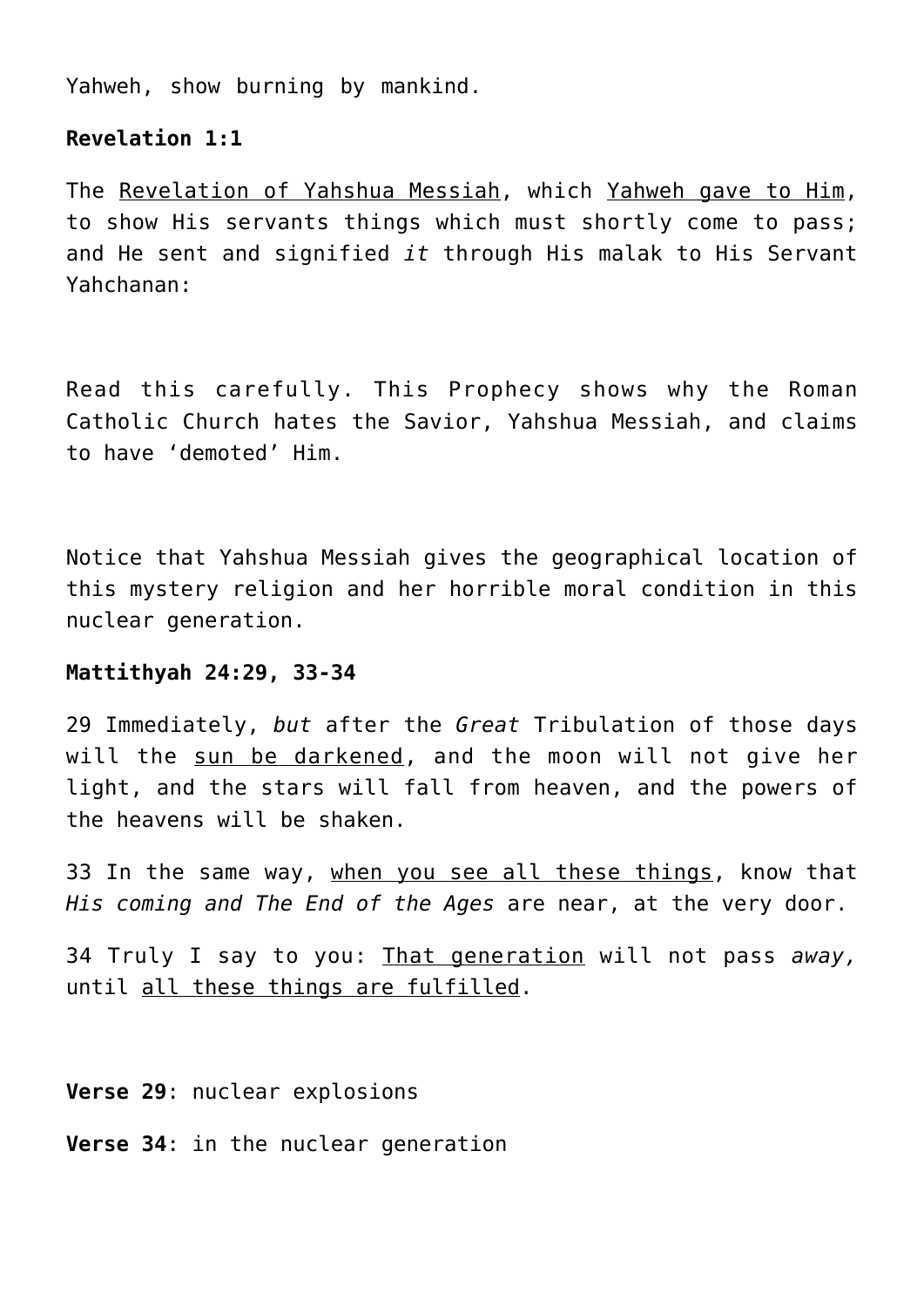Who causes?

Answer: the leader of the kings of the earth.

# **Revelation 17:18**

And the woman whom you saw, is that great city which reigns over the kings of the earth.

From what location does this mother church rule?

Answer: notice the underlined words below.

#### **Revelation 17:1-7**

1 And there came one of the seven malakim who had the seven bowls, and talked with me, saying to me: Come, I will show you the sentence of the great whore that sits upon many waters,

2 With whom the kings (religions) of the earth have committed fornication; *practiced idolatry: Godworship (the worship of elohim),* and the inhabitants of the earth have been made drunk with the wine of her fornication.

3 So he carried me away in the Spirit into the *midst of* Godworshipers (worshipers of Elohim); and I saw a woman sitting on a scarlet colored beast, full of names of blasphemy, having seven heads and ten horns.

4 And the woman was arrayed in purple and scarlet color, and decked with gold, and precious stones, and pearls, having a golden cup in her hand full of abominations and filthiness of her fornication.

5 And upon her head *was* a name written: Mystery Babylon the great, the mother of the harlots and of the abominations of the earth.

6 And I saw the woman drunk with the blood of the Saints, and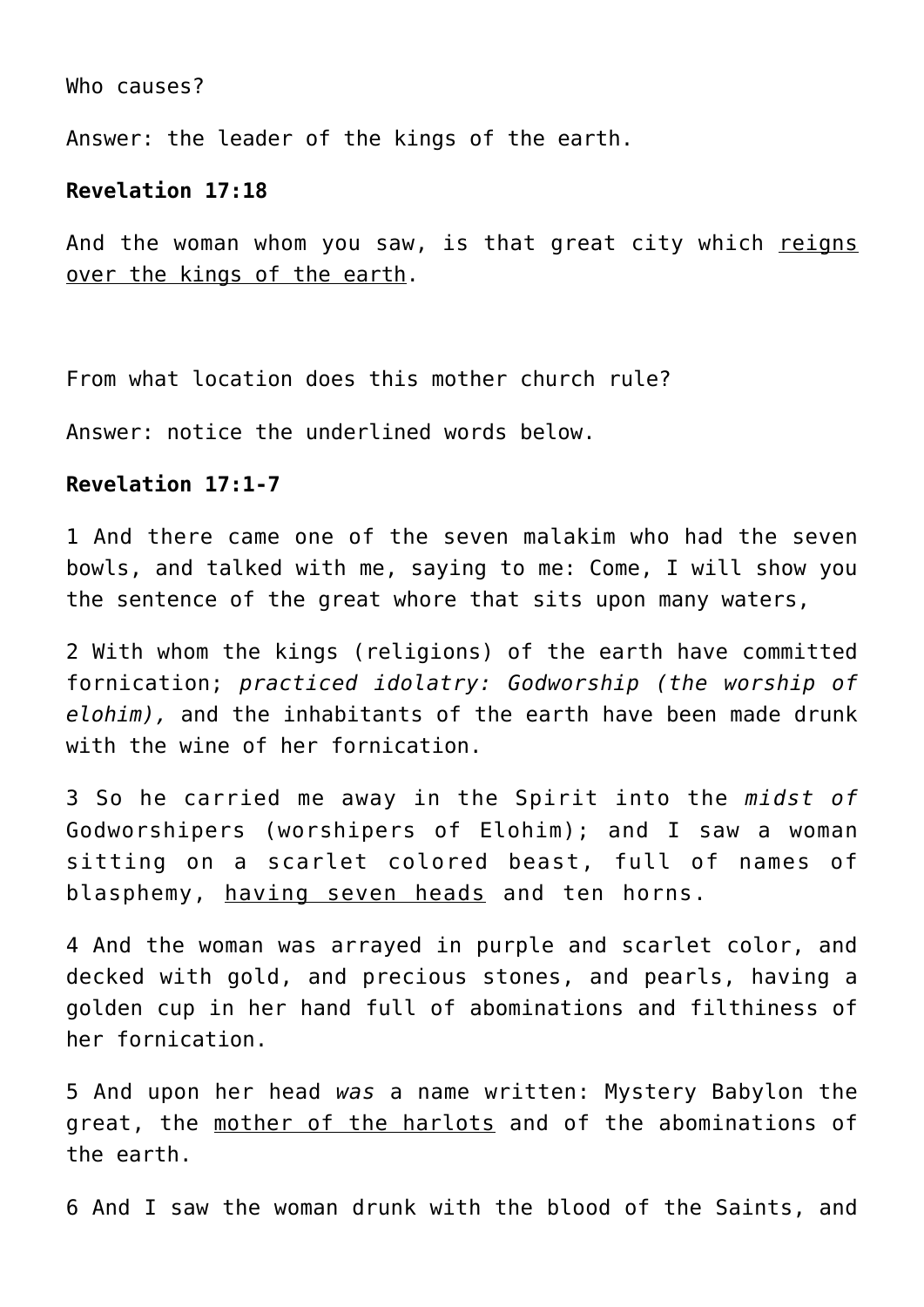with the blood of the martyrs of Yahshua. And when I saw her, I wondered with great astonishment.

7 And the Messenger said to me: Why are you astonished? I will tell you the mystery of the woman, and of the beast that carries her, which has the seven heads and ten horns.

**Verse 7**: I will tell you.

**Verse 7**: seven heads.

# **Revelation 17:9**

And here is the mind which has wisdom: The seven heads are seven hills on which the woman sits.

The Hebrew and Greek words, as shown in *Strong's Concordance,* for **mountain** simply mean *hill*.

So this city, which is the location of the evil mystery religion, sits on seven hills. Does the Vatican, which means divining serpent—the Roman Catholic Mother Church, as they now call it—sit on seven hills?

The answer is:

The *Basic Everyday Encyclopedia,* page 451, gives us the following information concerning these seven mountains (hills).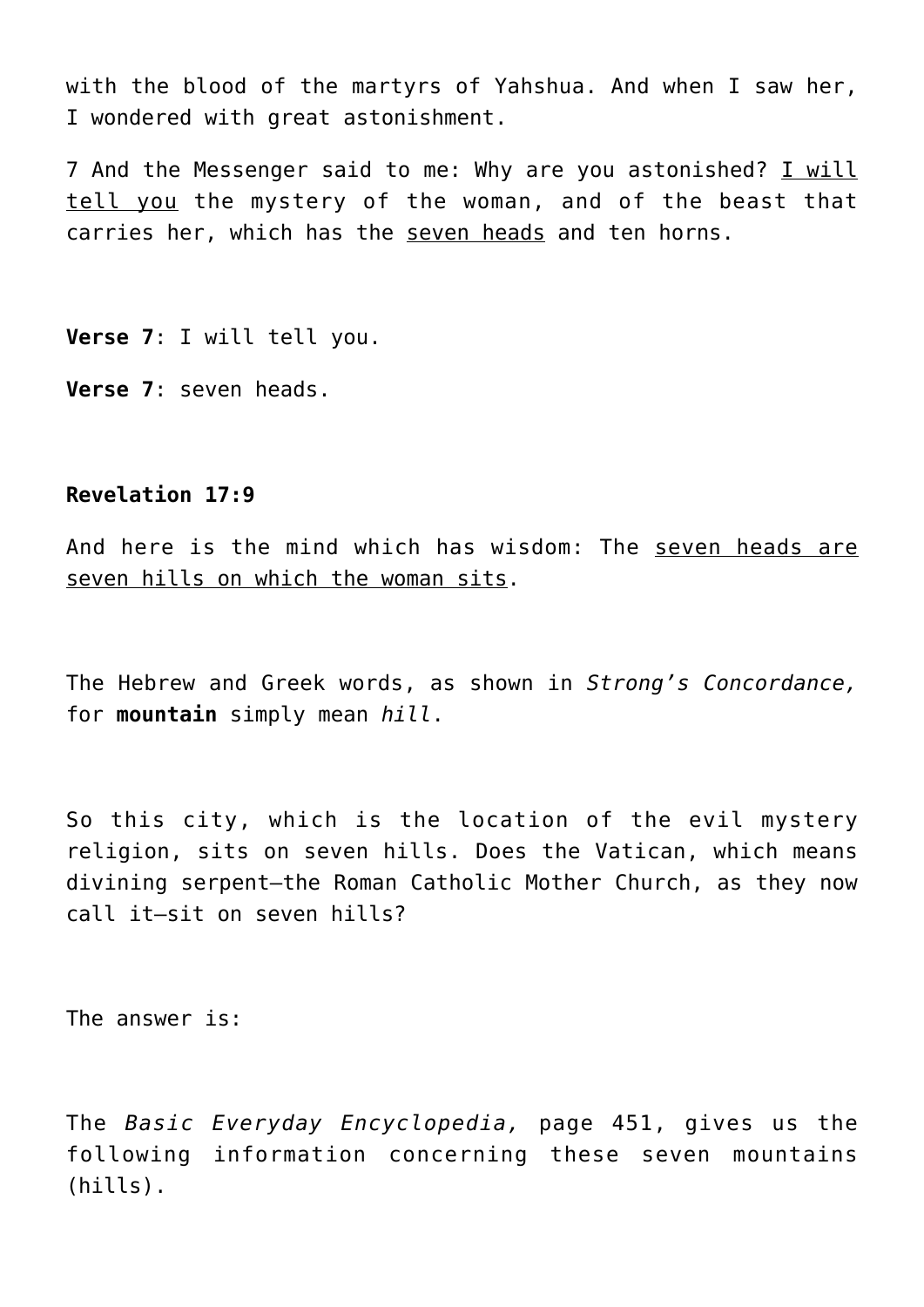Rome…Traditionally founded 753 BC…built on 7 hills…

*Compton's Pictured Encyclopedia*, 1948, Volume 12, page 144, also tells us about the city of seven hills.

…the "City of Seven Hills." …the Capitoline, Palatine, Aventine, Quirinal, Viminal, Esquiline, and Caelian hills. …the seat of the papacy, the head of the great Roman Catholic Church.

# **Vatican!**

Vatican means the Divining Serpent. The word "Vatican" literally means "Divining Serpent," and is derived from Vatis = Diviner and Can = Serpent. Vatican City and St. Peter's Basilica were built on the ancient pagan site called in Latin *vaticanus mons* or *vaticanus collis*, which means hill or mountain of prophecy. —*Google search under "Vatican meaning".*

When the Roman Catholic Church said they were demoting Jesus, they hoped you believe they were referring to the Savior, Yahshua Messiah. They know and admit, they were responsible for removing the Name of the Creator, Yahweh from the versions, such as the *King James Version*. They also well know that Jesus and Christ are the names of two Gods Pope Constantine chose to replace the Name of the True Savior, Yahshua.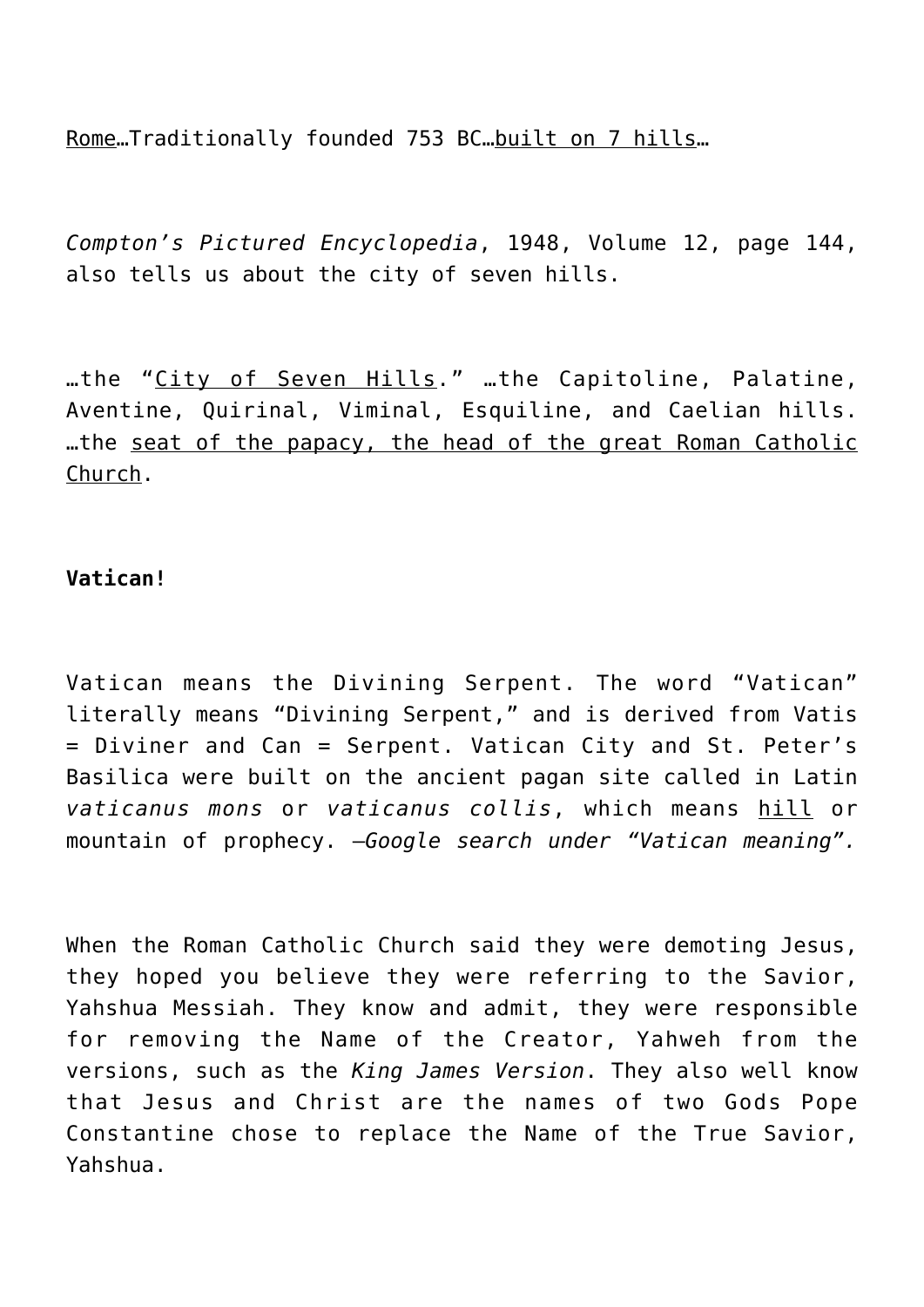# **The First Council of Nicaea and the "missing records"**

Thus, the first ecclesiastical gathering in history was summoned and is today known as the Council of Nicaea. It was at this gathering that Christianity was born and the ramifications of decisions made at the time are difficult to calculate. About four years prior to chairing the Council, Constantine had been initiated into the religious order of Sol Invictus, one of the two thriving cults that regarded the Sun as the one and only Supreme God (the other was Mithraism). Because of his Sun worship, he instructed Eusebius to convene the first of three sittings on the summer solstice, 21 June 325 (*Catholic Encyclopedia, New Edition, vol. i,* p. 792), and it was "held in a hall of Osius's palace" (*Ecclesiastical History,* Bishop Louis Dupin, Paris, 1686, vol. i, p. 598).

From his extensive research into Church councils, Dr Watson concluded that "the clergy at the Council of Nicaea were all under the power of the devil and the convention was composed of the lowest rabble and patronised the vilest abominations" (*An Apology for Christianity,* op. cit.). It was that infantile body of men who were responsible for the commencement of a new religion and the theological creation of Jesus Christ.

Constantine's intention at Nicaea was to create an entirely new god for his empire who would unite all religious factions under one deity. Presbyters were asked to debate and decide who their new god would be. …the names of 53 gods were tabled for discussion. "As yet, no God had been selected by the council, and so they balloted in order to determine that matter… For one year and five months the balloting lasted…" (*God's Book of Eskra,* Prof. S.L. MacGuire's translation, Salisbury, 1922, chapter xlviii, paragraphs 36, 41).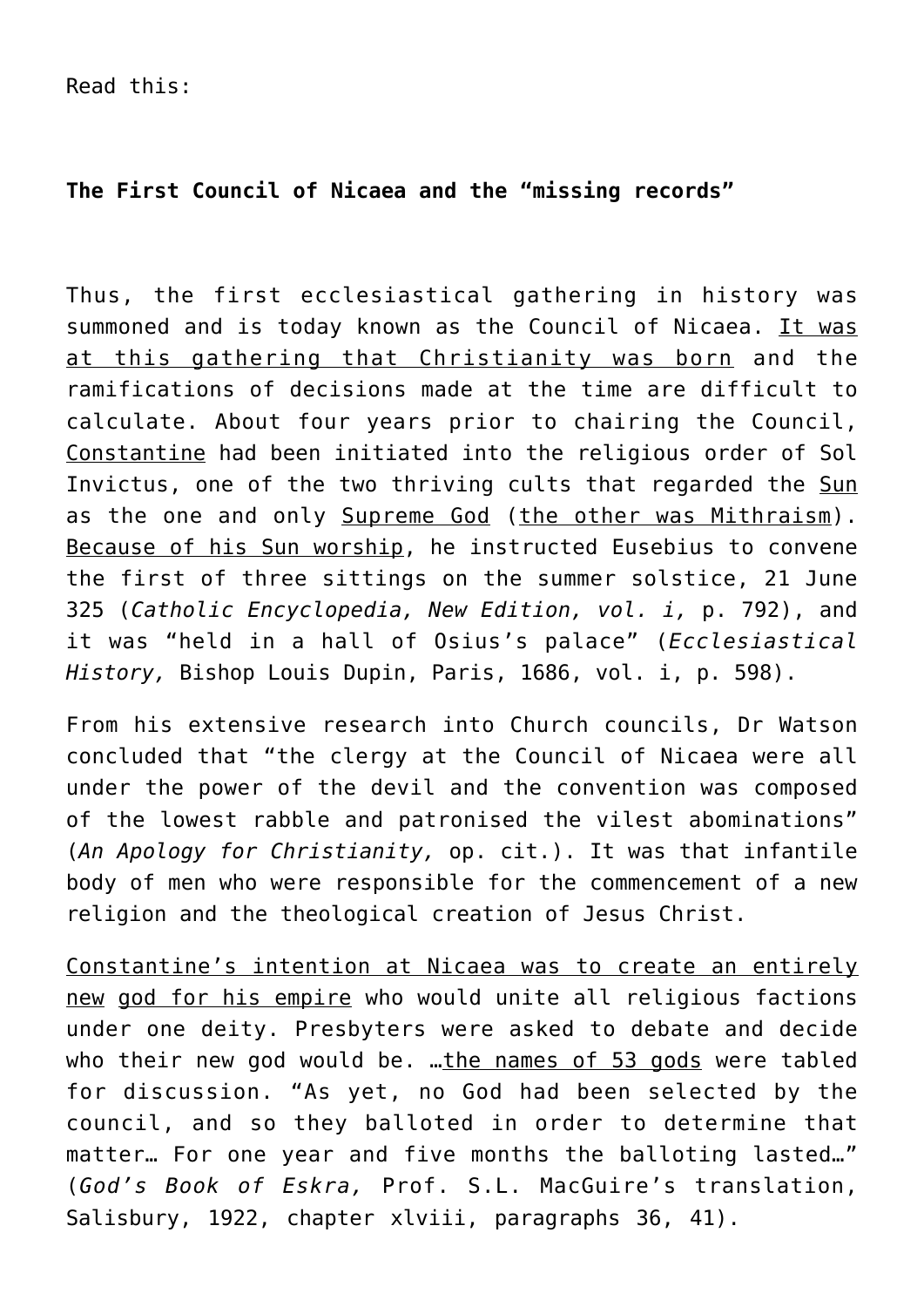At the end of that time, Constantine returned to the gathering to discover that the presbyters had not agreed on a new deity but had balloted down to a short list of five prospects: Caesar, Krishna, Mithra, Horus and Zeus (*Historia Ecclesiastica,* Eusebius, c. 325). Constantine was the ruling spirit at Nicaea and he ultimately decided upon a new god for them. To involve British factions, he ruled that the name of the Druid god, Hesus, be joined with the Eastern Saviour-god, Krishna (Krishna is Sanskrit for Christ), and thus Hesus Krishna would be the official name of the new Roman god. A vote was taken and it was with a majority show of hands (161 votes to 157) that both divinities become one God. Following long-standing heathen custom, Constantine used the official gathering and the Roman apotheosis decree to legally deify two deities as one, and did so by democratic consent. A new god was proclaimed and "officially" ratified by Constantine (Acta Concilii Nicaeni, 1618). That purely political act of deification effectively and legally placed Hesus and Krishna among the Roman gods as one individual composite. That abstraction lent Earthly existence to amalgamated doctrines of the Empire's new religion; and because there was no letter "J" in alphabets until around the [sixteenth] century, the name subsequently evolved into "Jesus Christ".

*Nexus Magazine,* Volume 14, Number 4

All authorities agree that the Creator's Name is Yahweh. They even admit that the Name Yahweh should have never been replaced.

In *Catechism of the Catholic Church*, pages 62-63, 125, we find the following information concerning the Creator's Name, Yahweh: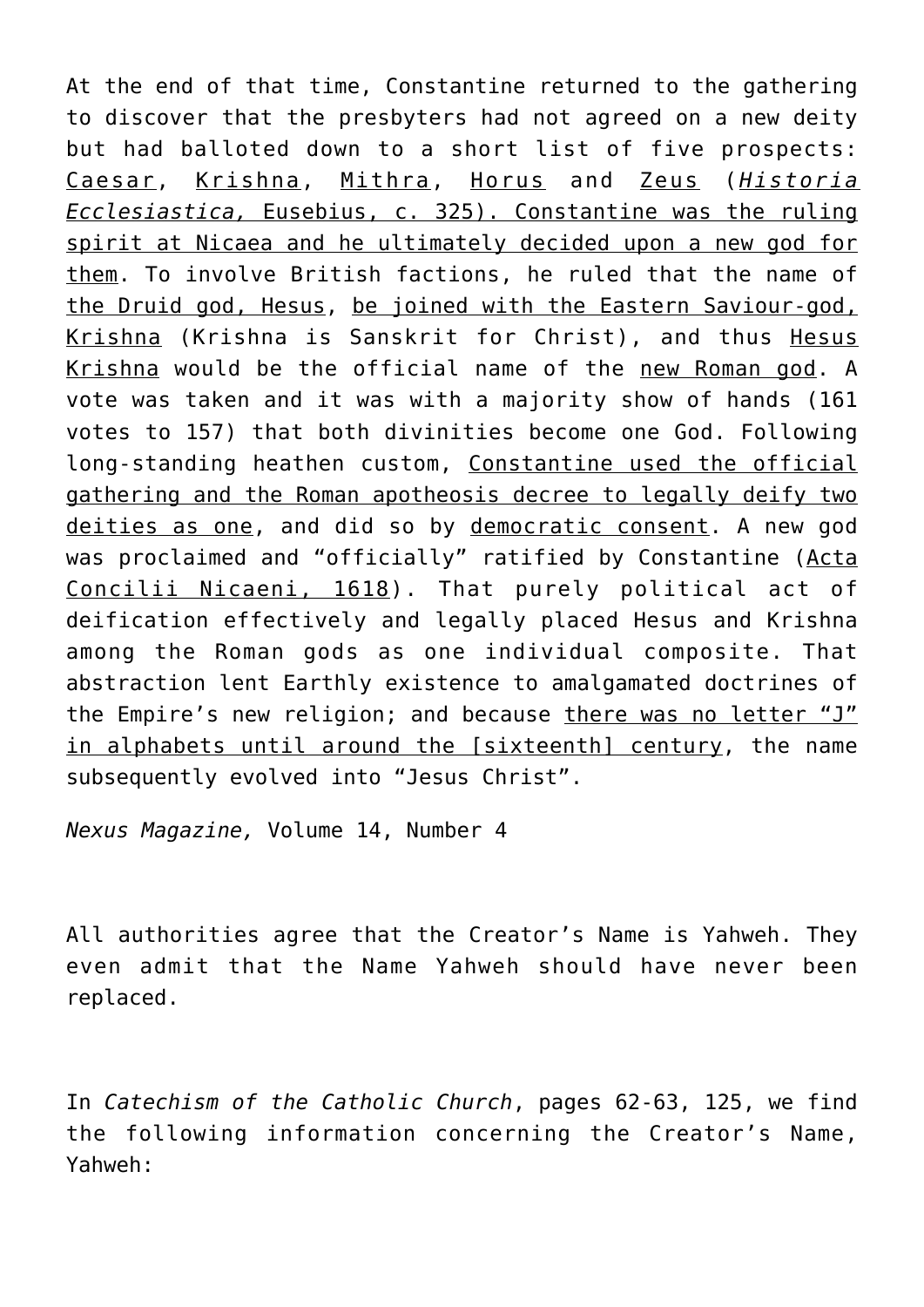# **II. [Yahweh] REVEALS HIS NAME**

**203** [Yahweh] revealed himself to his people Israel by making his name known to them. A name expresses a person's essence and identity and the meaning of this person's life. [Yahweh] has a name; he is not an anonymous force. To disclose one's name is to make oneself known to others; in a way it is to hand oneself over by becoming accessible, capable of being known more intimately and addressed personally.

**206** In revealing his mysterious name, YHWH [Yahweh] ("I AM HE WHO IS", "I AM WHO AM" or "I AM WHO I AM"), [Yahweh] says who he is and by what name he is to be called.

**209** Out of respect for the holiness of God, the people of Israel do not pronounce his name. In the reading of Sacred Scripture, the revealed name (YHWH) is replaced by the divine title "LORD" (in Hebrew Adonai, in Greek Kyrios). It is under this title that the divinity of Jesus will be acclaimed: "Jesus is LORD."

# **IV. LORD**

**446** In the Greek translation of the Old Testament, the ineffable Hebrew name YHWH (Yahweh), by which [Yahweh] revealed himself to Moses,<sup>59</sup> is rendered as Kyrios, "Lord". From then on, "Lord" becomes the more usual name by which to indicate the divinity of Israel's [Creator]. The New Testament uses this full sense of the title "Lord" both for the Father and – what is new – for Jesus, who is thereby recognized as [Yahweh] Himself.<sup>60</sup>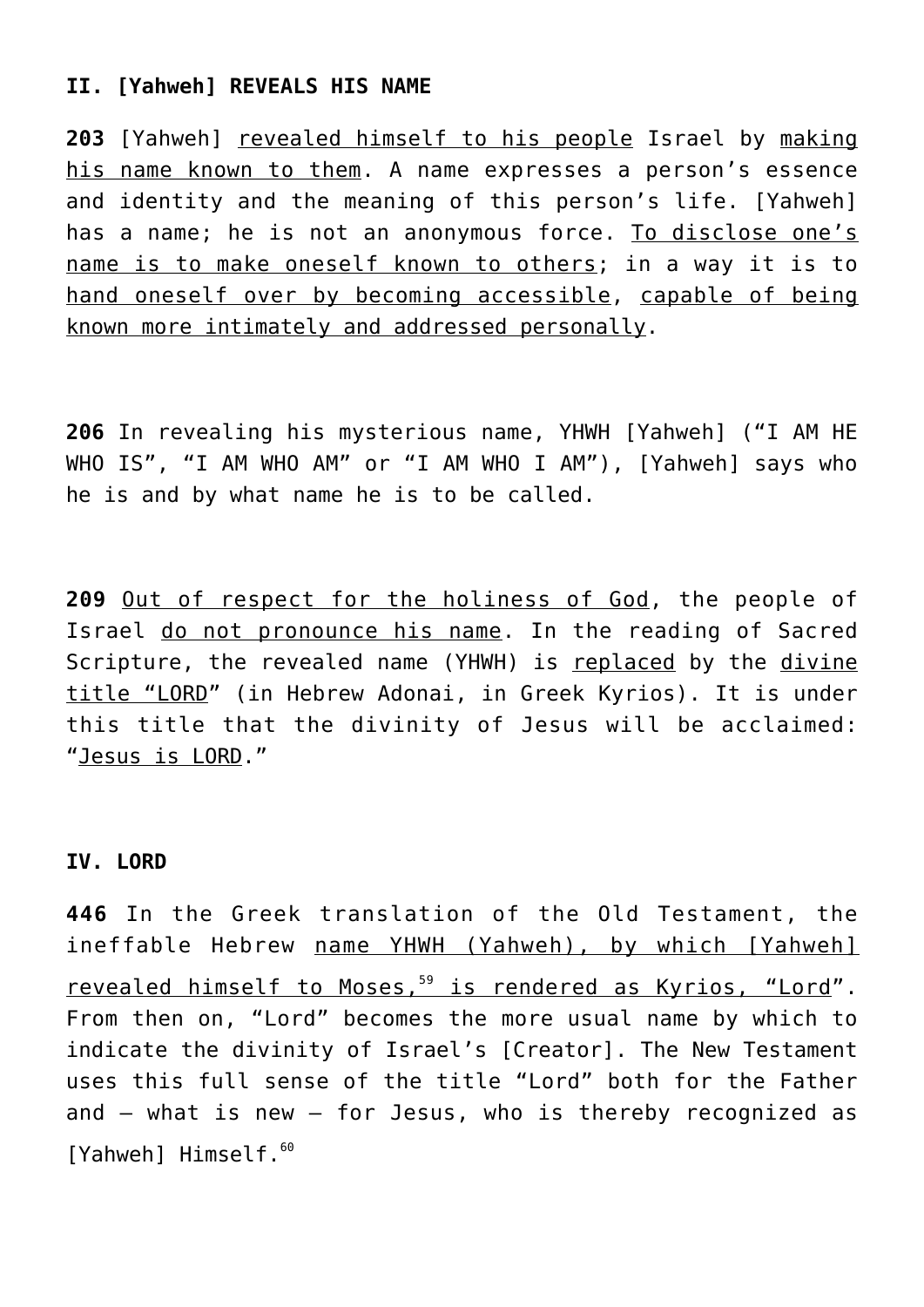*The Encyclopedia Britannica,* Volume 23, page 867, tells us that the proper, original Name Yahweh was replaced with common substitutes:

YAHWEH, the proper name of the God of Israel; it is composed of four consonants (YHWH) in Hebrew and is therefore called the tetragrammaton…

The name Yahweh later ceased to be used by the Jews for two somewhat contradictory reasons. As Judaism began to become a universal religion, the proper name Yahweh tended to be replaced by the common noun Elohim, meaning "God," which could apply to foreign deities and therefore could be used to demonstrate the universal sovereignty of Israel's God over all others. At the same time, the divine name was increasingly regarded as too sacred to be uttered, for fear of profanation, and in the synagogue ritual it was replaced by Adonai ("my Lord"), which was translated Kyrios ("Lord") in the Septuagint.

*Unger's Bible Dictionary* gives us the following information:

**LORD**. The rendering of several Heb. and Gk. words, which have different meanings:

1. Jehovah (yahweh: Heb. YHWH, "self-existent") This is used as a proper name of [the Creator] and should have been retained in that form by the translators. See (The) Lord; Yahweh.

2. Lord (Heb. Adon), an early word denoting ownership; hence, absolute control. It is not properly a divine title, being used of the owner of slaves (Gen. 24:14, 27; 39:2, 7, rendered "master"), of kings as the lords of their subjects (Isa.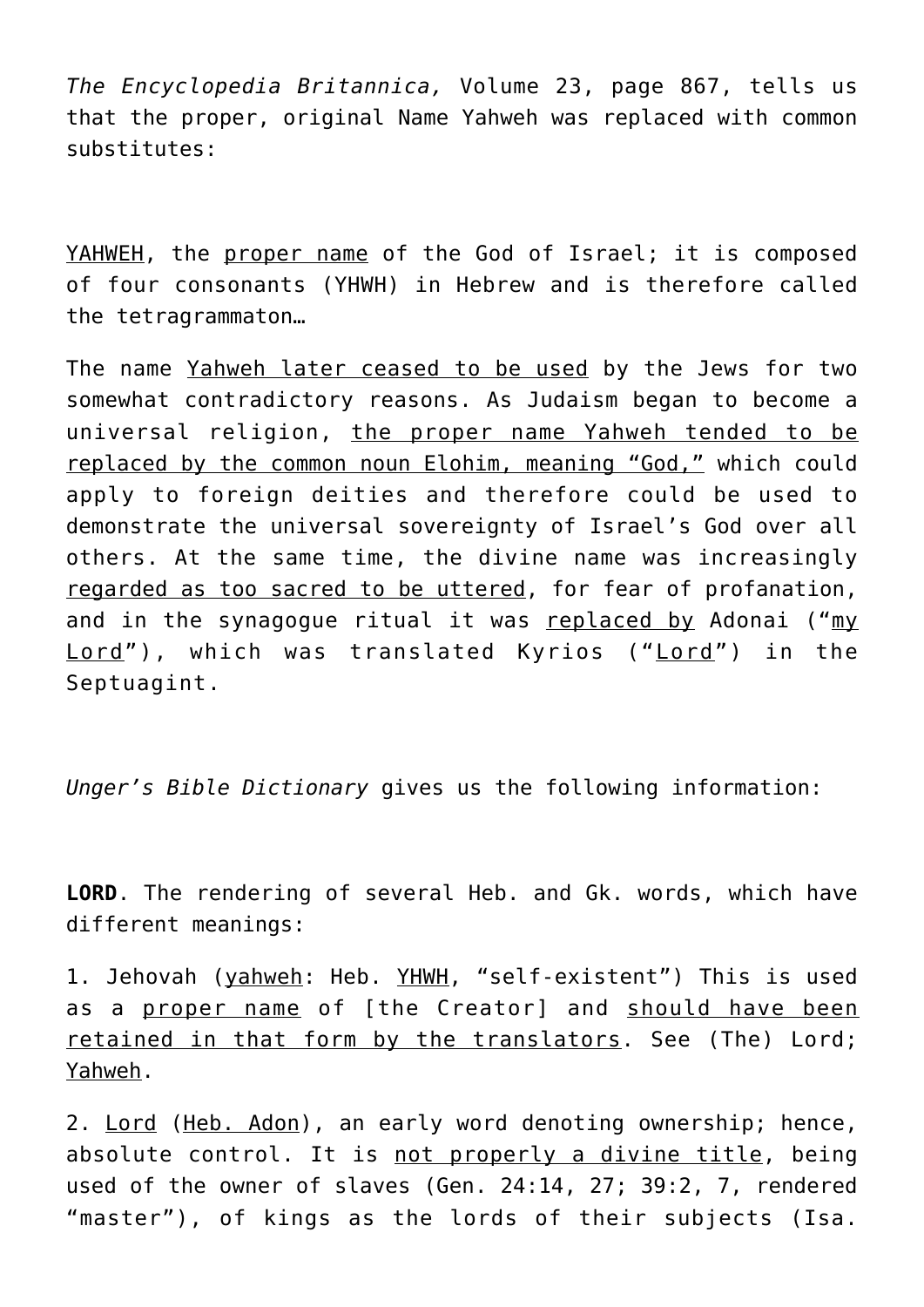26:13, "master").

So the Vatican, meaning the divining serpent, uses the name of their God but the fact is, the Savior Yahshua is Who they are making war with.

Read this:

# **Revelation 17:14**

These will make war with the Lamb, but the Lamb will overcome them; for He is the Ruler of rulers and King of kings; and those who are with Him *are* called, and chosen, and faithful.

They hate the Lamb, Yahshua Messiah, because He points out their evil and shows their great burning for this generation.

See this: their sins.

# **Revelation 18:1-5**

1 And after these things I saw one Messenger, who was sent from Yahweh. He had great Authority; and the nations were taught Righteousness by him.

2 And he cried mightily with a strong voice, saying: Babylon the great is fallen, is fallen, and is become the habitation of demons, and the hold of every foul spirit, and a place where its priests reject knowledge and they teach everyone to be unclean; to hate and get away from keeping the Laws.

3 For all nations have drunk of the wine of the wrath of her fornication, and the kings of the earth have committed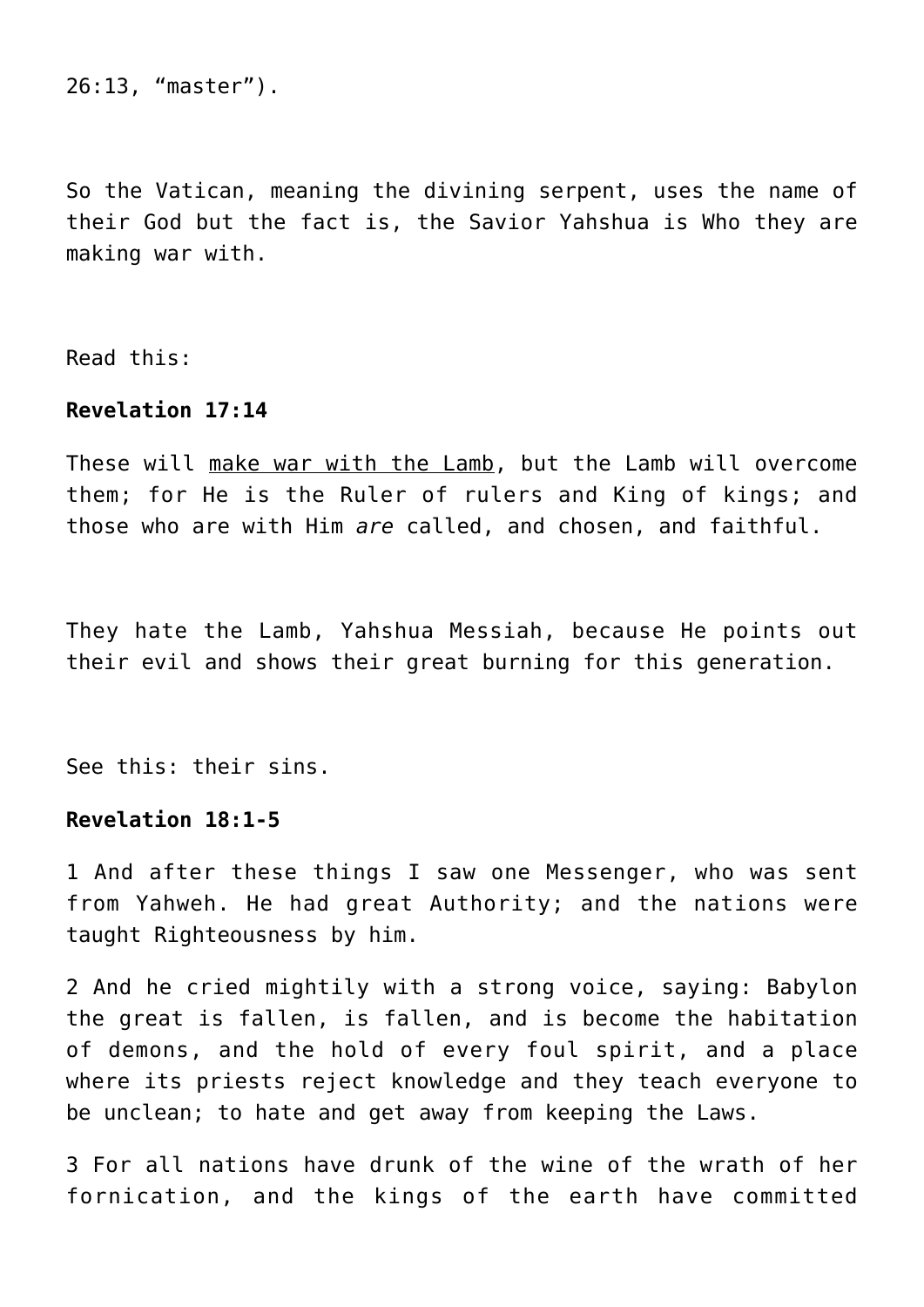fornication with her, and the merchants of the earth have grown rich through the abundance of her delicacies.

4 And I heard another voice from heaven, saying: Come out of her, My People, so that you do not partake in her sins, and so that you do not receive of her plagues,

5 For her sins have reached unto heaven, and Yahweh has remembered her iniquities!

**Verse 4**: her sins are the cause of the plagues of nuclear burning in this generation.

Did you get that?

Also get:

# **Revelation 18:5**

For her sins have reached unto heaven, and Yahweh has remembered her iniquities!

Sin? What is sin?

#### **I Yahchanan 3:4, 7-8, 10**

4 Whoever commits sin, transgresses also the Laws; for sin is the transgression of the Laws.

7 Little children, let no man deceive you; he who practices Righteousness is Righteous, just as He is Righteous.

8 He who practices sin is of the devil, for the devil has sinned from the beginning. For this purpose the Son of Yahweh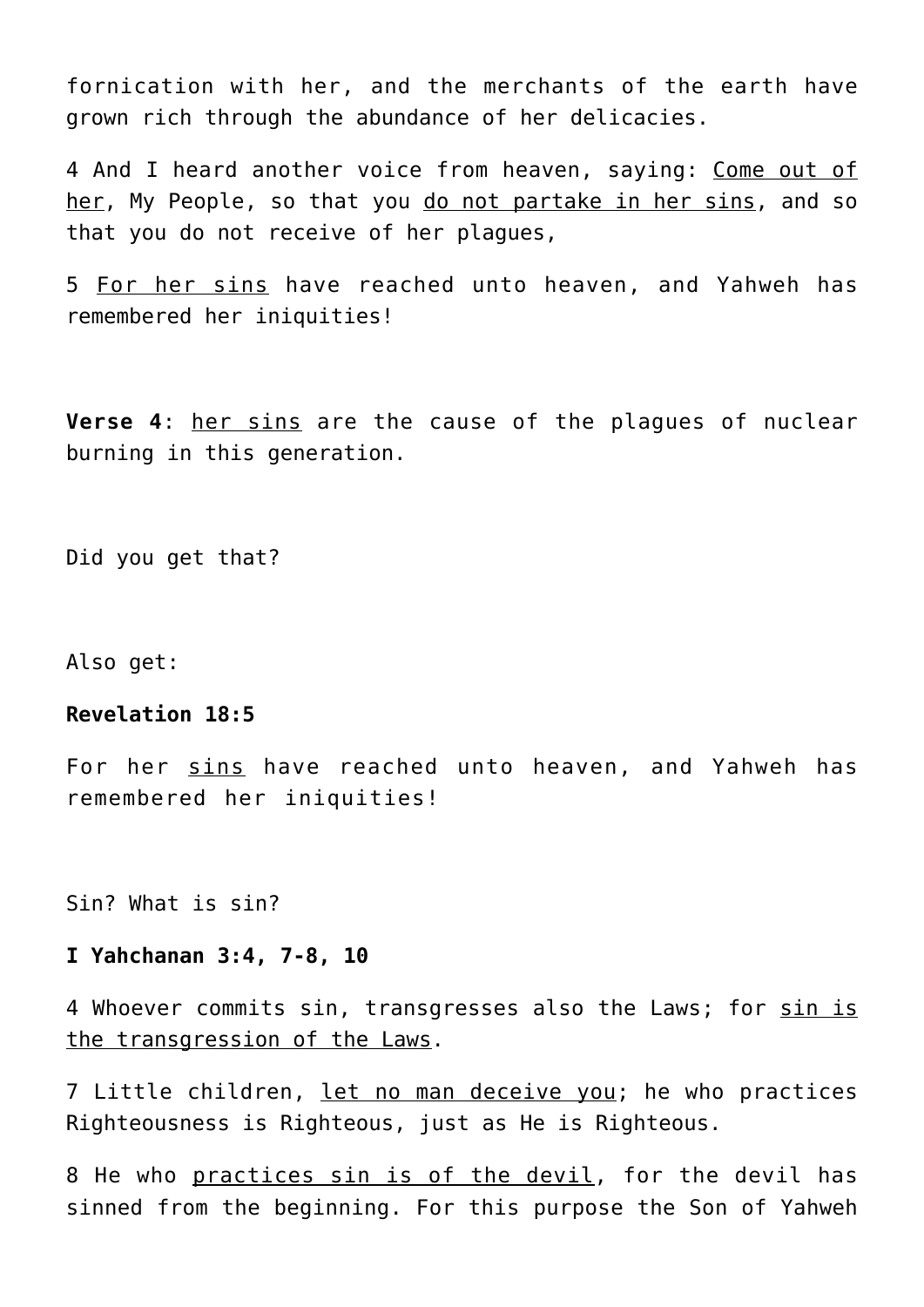was manifested; that He might destroy the works of the devil.

10 In this the Children of Yahweh and the children of the devil are manifest. Whoever does not practice Righteousness is not of Yahweh, and he does not love his neighbor!

Wow! Did you get that?

Not only is the Vatican the divining serpent, but the whole mother church and all religions practice breaking Yahweh's Laws and they belong to Satan.

Read again:

## **I Yahchanan 3:7-8**

7 Little children, let no man deceive you; he who practices Righteousness is Righteous, just as He is Righteous.

8 He who practices sin is of the devil, for the devil has sinned from the beginning. For this purpose the Son of Yahweh was manifested; that He might destroy the works of the devil.

The Savior, Yahshua Messiah, said to keep the Commandments.

The Vatican–Roman Catholic Church and all Godworshipping religions belong to Satan, that old serpent.

Look at this: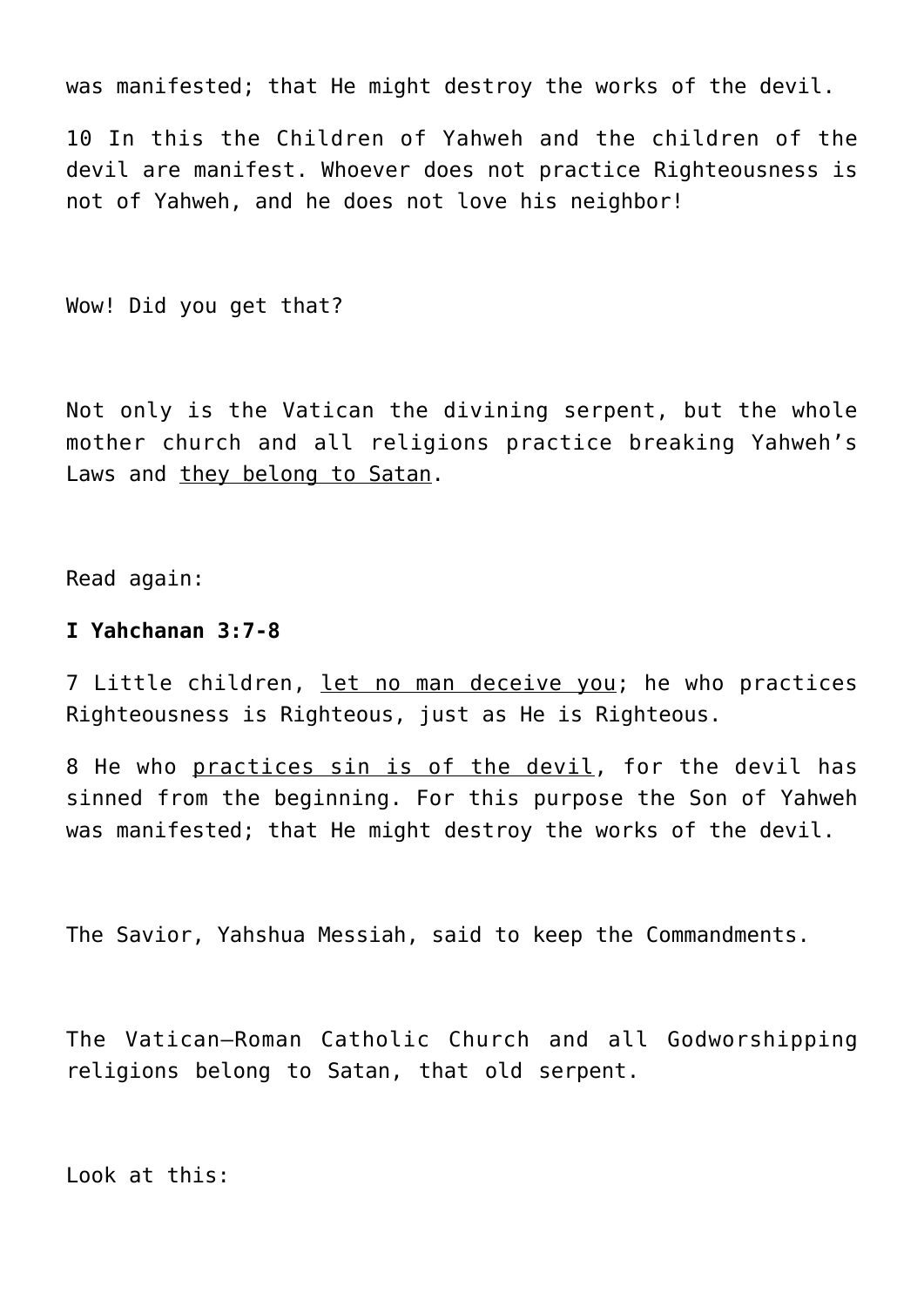# **Revelation 12:9**

And the great dragon was cast out, that old serpent, called the devil, and Satan, who deceives the whole world. She was cast out into the earth, and her angels were cast out with her.

They deceive?

Remember this:

# **I Yahchanan 3:7**

Little children, let no man deceive you; he who practices Righteousness is Righteous, just as He is Righteous.

There are 4,200 religions in the world in this generation, and only one serves the Creator, Yahweh.

**Evil as the Gods**

A perfect example of God-worship versus Yahweh-worship is the contrast of war versus Peace; the results of which are shown in the beginning along with the instructions to mankind.

Read first:

#### **I Yahchanan 3:10-15**

10 In this the Children of Yahweh and the children of the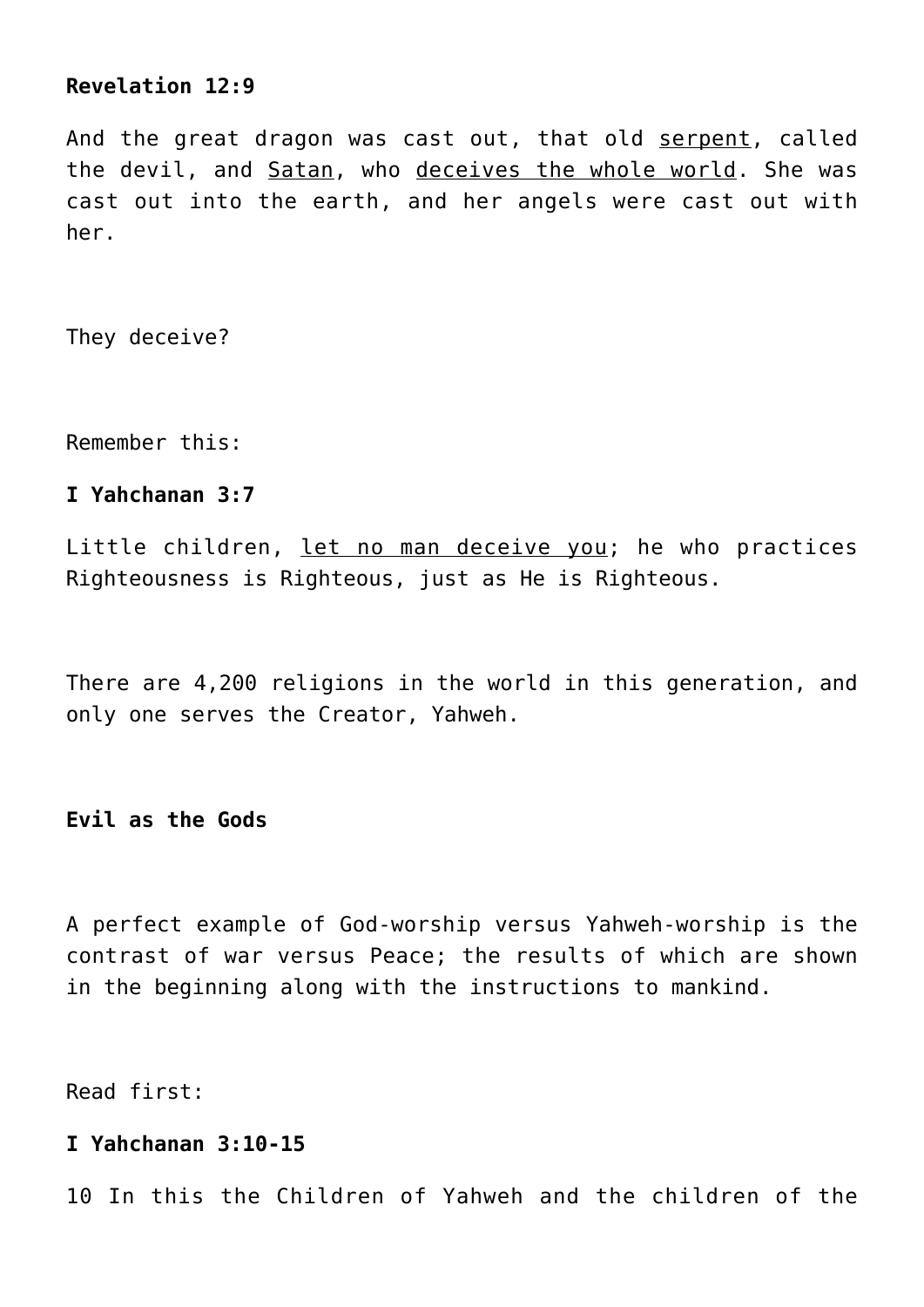devil are manifest. Whoever does not practice Righteousness is not of Yahweh, and he does not love his neighbor!

11 For this is the Message that you heard from the beginning, that we should love one another.

12 Not as Cain, *who* was of that evil one, and murdered his brother. And why did he murder his brother? Because his works were evil, and his brother's *were* Righteous.

13 Do not marvel, my brothers, if the world hates you.

14 We know that we have passed from death to Life, because we love the brothers. He who does not love *his* neighbor abides in death.

15 Whoever hates his neighbor is a murderer; and you know that no murderer has Eternal Life abiding in him.

**Verse 11**: this is the Message, showing how to love one another by practicing Yahweh's Laws.

# **I Yahchanan 5:2-3**

2 By this we know that we love the children of Yahweh: When we love Yahweh by keeping His Laws.

3 For this is the Love of Yahweh: That we keep His Laws, and His Laws are not grievous.

The 4,199 religions, following and including the Vatican (divining serpent), do not practice Yahweh's Laws of Peace, taught in the beginning by Righteous Abel, and also taught by Mosheh.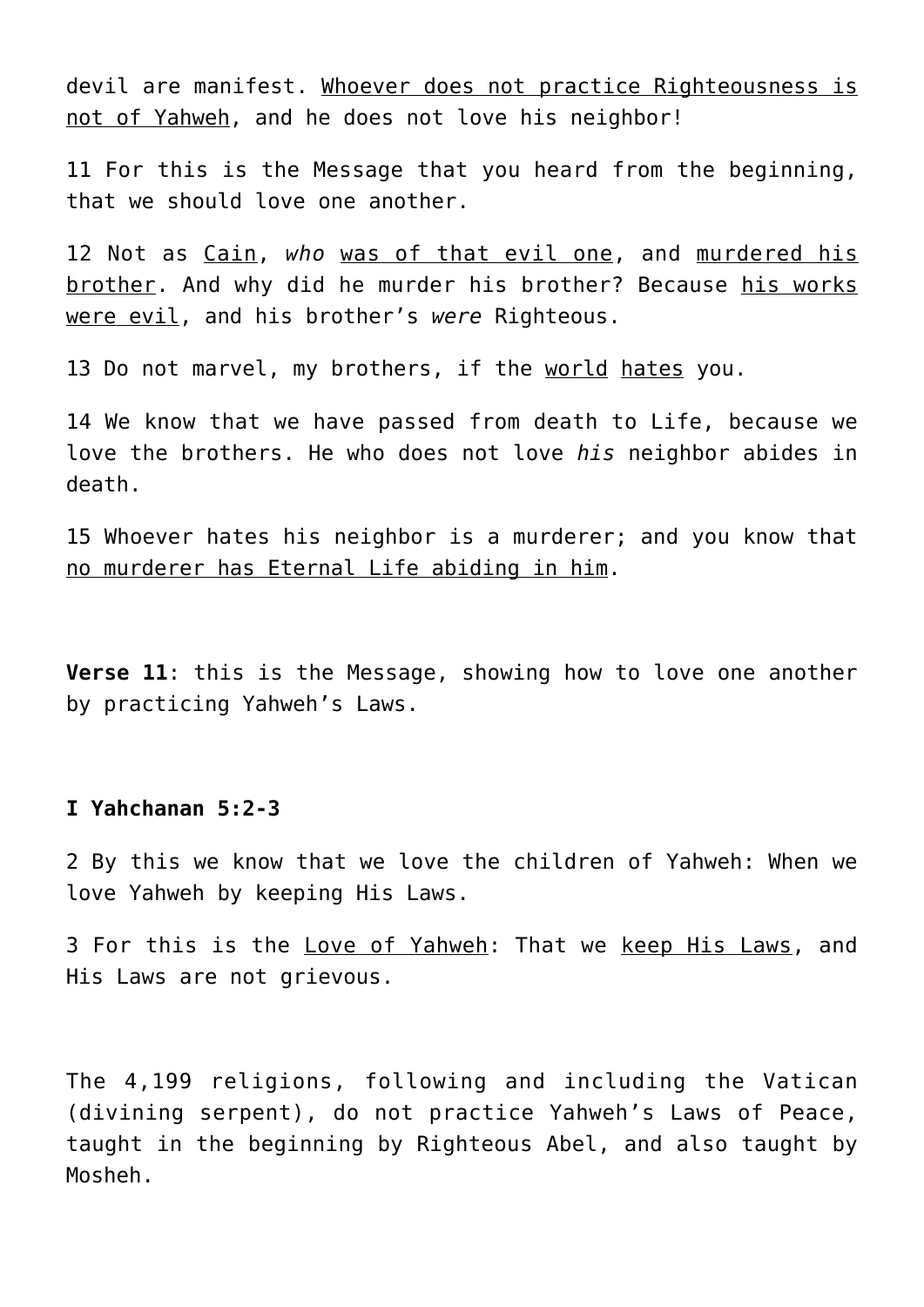# **Acts 7:37-43**

37 This is that Mosheh, who said to the children of Israyl: Yahweh your Father will raise up for you a Prophet like me, from your brothers. Him you will hear.

38 This is he, who was among the called out ones in the wilderness with the malak who spoke to him on Mount Sinai; and *with* our fathers, who received the Doctrine of Life to give to us,

39 Whom our fathers would not obey, but *they* rejected *him.* So in their hearts they turned back to Egypt,

40 Saying to Aaron: Make us Gods (elohim) to go before us. As for this Mosheh who brought us up out of Egypt, we do not know what has become of him.

41 And they made an image of a calf in those days, and offered sacrifice to the God (el), and rejoiced in the works of their own hands.

42 Then Yahweh turned, and gave them up to worship the host of heaven, *just* as it is written in The Book of Yahweh: Was it to Me you brought sacrifices and offerings in the wilderness forty years, O house of Israyl?

43 No! *But* you have lifted up the *idolatrous* temple of Molech; *your God (el),* and Chiun your star-God (el); *Saturn,* the star of your God (el) which you made for yourselves. And I will carry you away beyond Babylon.

Notice **verses 41-43**: the God worship of Egypt—the Coptic Catholic religion.

**Coptic** means *Egyptian*. As you just read, Catholic means they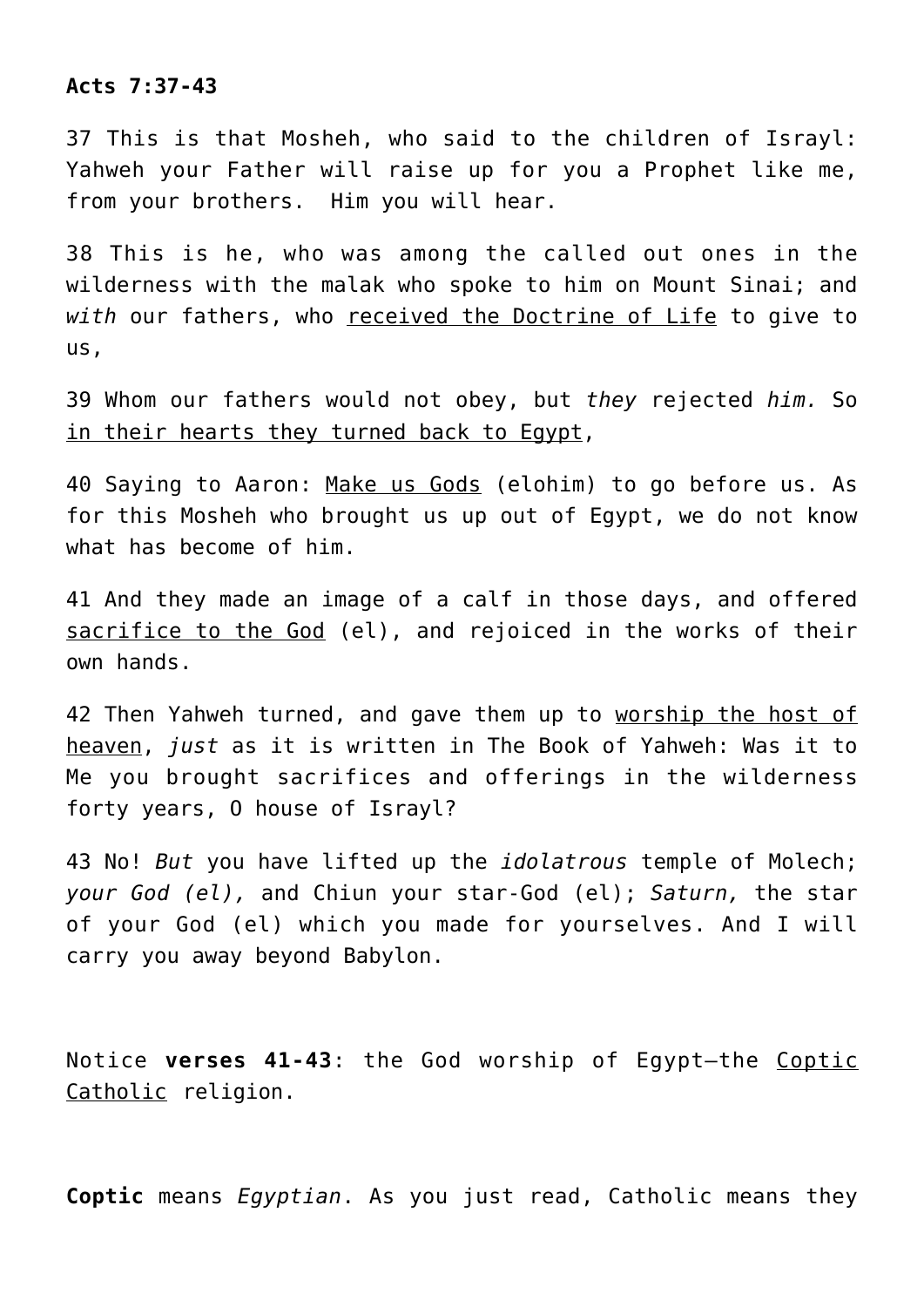worship all Gods, not Yahweh, the Creator., but all Gods.

Compare this God worship.

#### **Genesis 2:16-17**

16 And Yahweh commanded the man, saying: Of every tree of the garden you can freely eat;

17 But of the tree of the knowledge of Righteousness and evil you must not eat, for starting with the day you eat of it, dying you will die.

Don't partake of the tree of evil.

What tree?

#### **Genesis 3:1-5**

1 Now the serpent was more subtle *and* crafty than any beast of the field which Yahweh had made. And she said to the woman; Has Yahweh indeed said: You shall not eat of every tree of the garden?

2 And the woman said to the serpent; We can eat the fruit of the trees of the garden;

3 But of the fruit of the tree which *is* in the midst of the garden, Yahweh has said: You shall not eat it, nor shall you touch it, or you will die.

4 And the serpent said to the woman; You will not surely die.

5 For He knows that in the day you eat of it, your eyes will be opened, and you will be as Gods (elohim), knowing Righteousness and evil.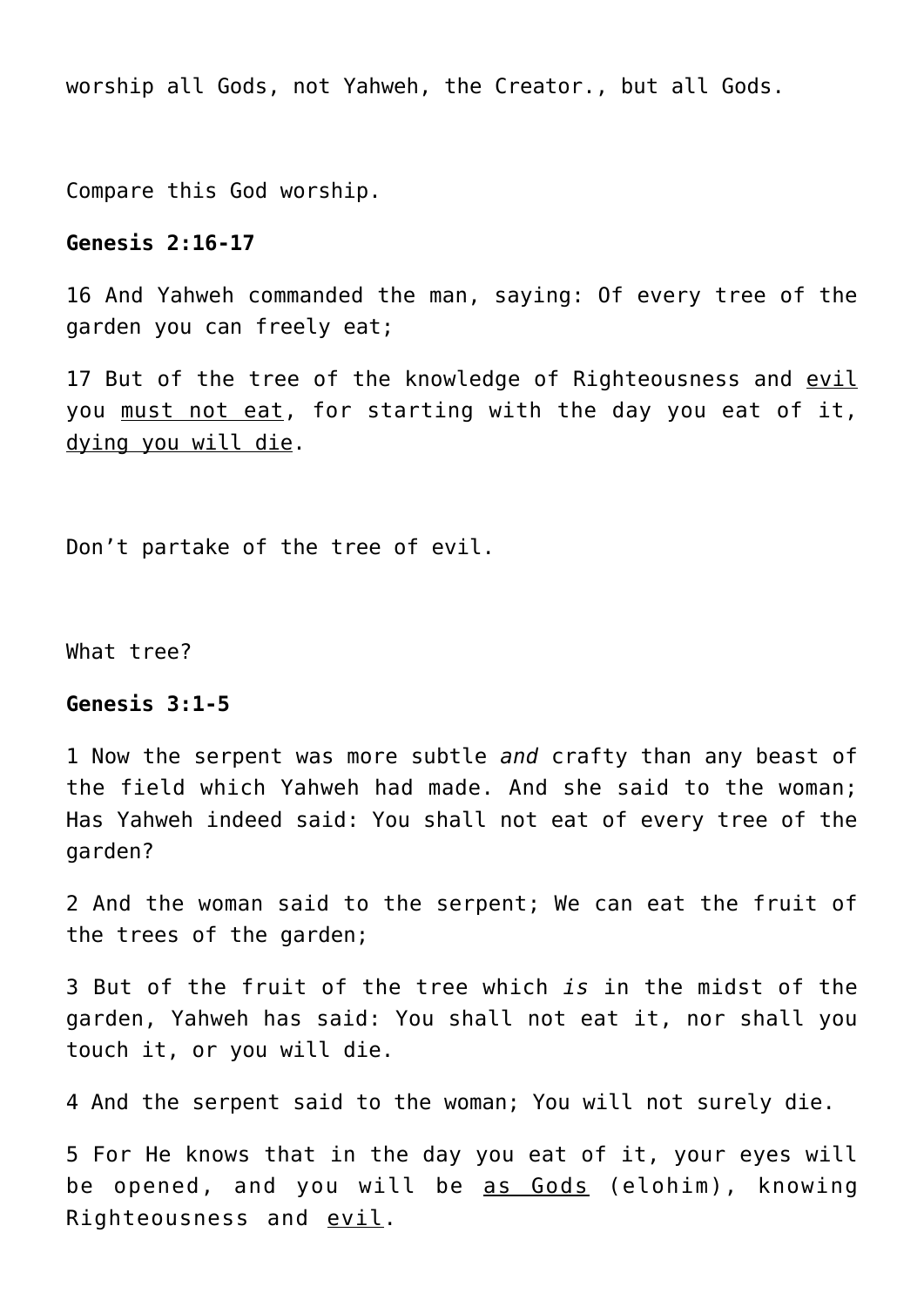Did you get that?

All 4,199 religions: you need to know that evil—as the serpent and the Gods, not practicing Yahweh's Laws of Righteousness—is causing you to make war in this generation, which began in 1934, and you are casting all nations into the burning.

Read the Words of the Savior in:

#### **Mattithyah 7:13-19**

13 Enter in through the narrow gate; for wide *is* the gate and broad *is* the way that leads to destruction, and many are those who go that way.

14 Because straight *is* the gate, and narrow *is* the way which leads to Life, and few there are who find it.

15 Beware of false prophets who come to you in sheep's clothing, but inwardly they are ravening wolves.

16 You will know them by their fruits. Do men gather grapes from thorns, or figs from thistles?

17 Likewise, every Righteous tree brings forth Righteous fruit; but a tree of evil brings forth fruit of iniquity.

18 A Righteous tree cannot bring forth fruit of iniquity, nor *can* a tree of evil bring forth fruits of Righteousness.

19 Every tree which does not bring forth Righteous fruit is cut down, and cast into the fire.

**Verse 19**: you are casting yourselves into nuclear fire in this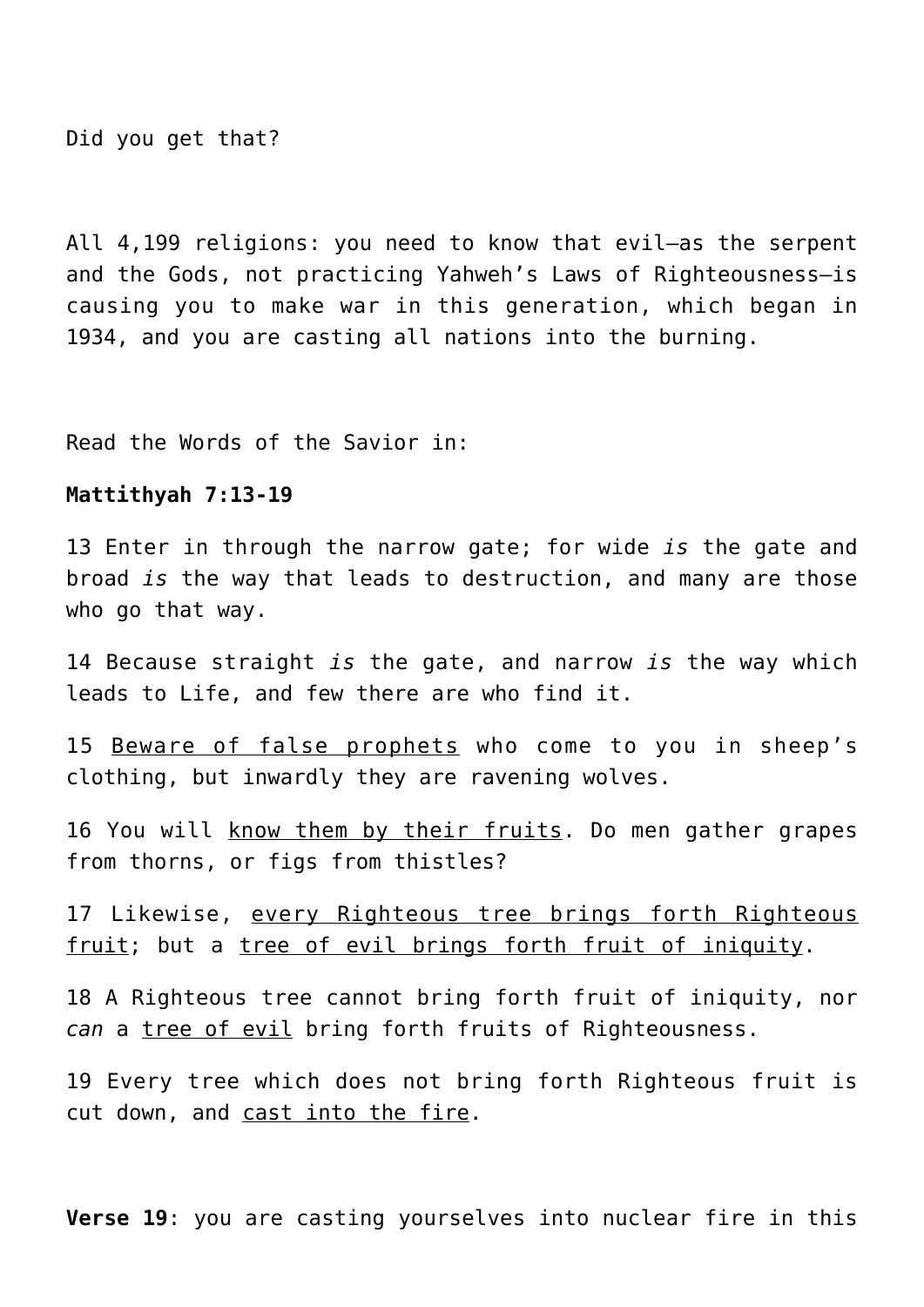generation. This generation started in 1934.

# **One-Hour Burning**

The Tree of Righteousness shown by Yahshua in **Mattithyah 7** is The House of Yahweh.

#### **Psalm 23:1-6**

1 Yahweh is our Shepherd; we shall not want.

2 He makes us to lie down in green pastures. He leads us beside the still waters.

3 Yahweh restores our life; He leads us in the paths of Righteousness for His Name's sake.

4 Yes, though we will walk through the valley of the shadow of death, we will fear no evil; for You are with us. Your rod and Your staff, they comfort us.

5 You prepare a table before us in the presence of our enemies. You anoint our heads with oil. Our cups overflow.

6 Surely Righteousness and mercy will follow us all the days of our lives; and we will dwell in The House of Yahweh forever!

Those verses are from *The Book of Yahweh*.

# **Isayah 34:16**

Search out The Book of Yahweh, and read. Not one of these will be neglected. For it is written: Yahweh is their Shepherd; for His Mouth has commanded it, and His Spirit has gathered them.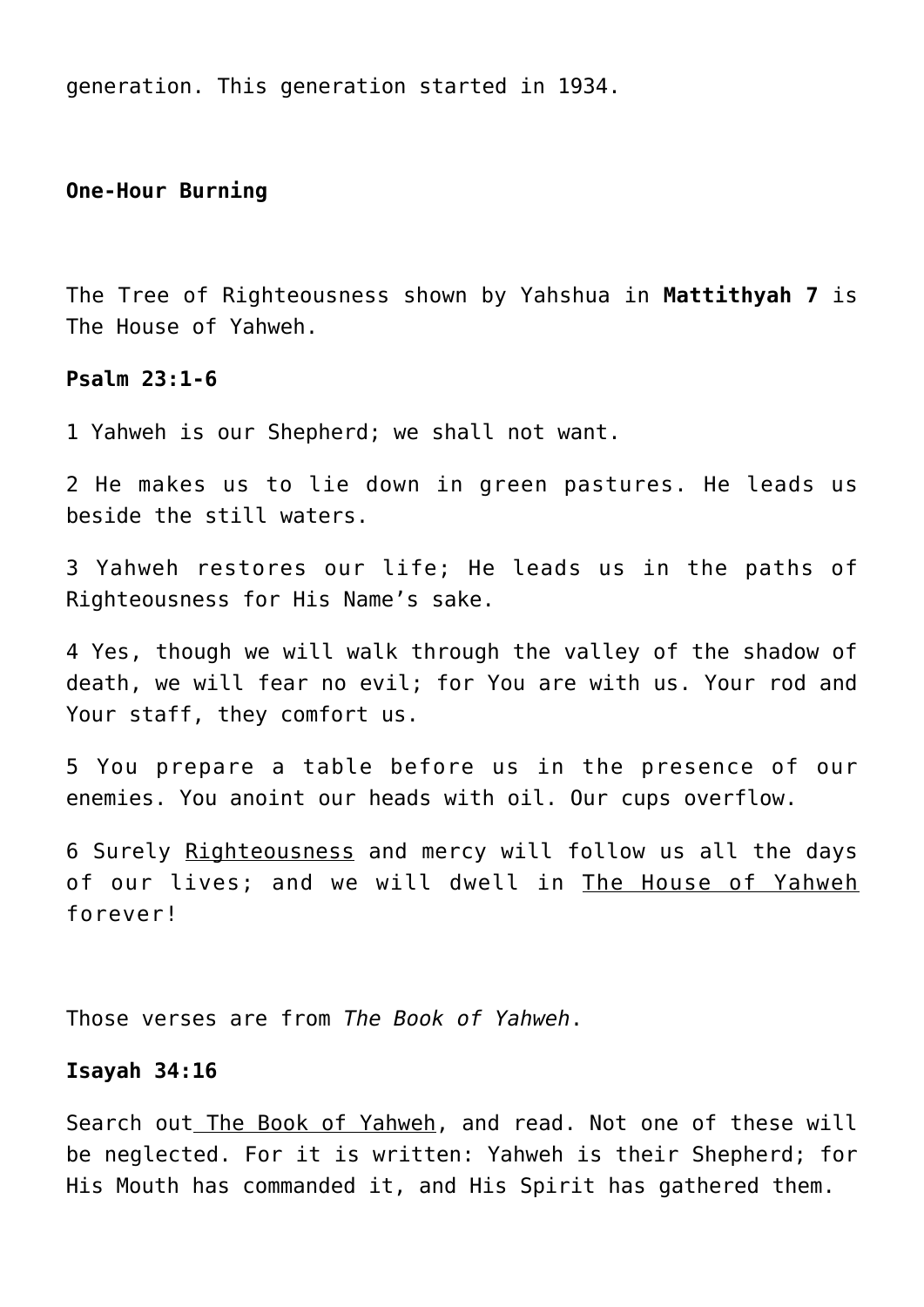The following is from the Interlinear (the Standard Hebrew Text Biblia Hebraica), showing the Name Yahweh, which was replaced with the non-sacred title 'Lord', shown earlier from *Unger's Bible Dictionary*:

**Psalm 23:1, 6**

 $\pmb{\times}$ 

**The House of Yahweh**

It's not all bad. Yes, the disobedient—4,199 religions—practicing sin will cast themselves into a one-hour nuclear war that will cause the prophesied perishing.

# **Deuteronomy 30:15-19**

15 See, I have set before you this day Life by Righteousness, and death by evil; destruction—

16 In that I command you this day to love Yahweh your Father, by walking in *all* His Ways, by keeping His Laws, His Statutes, and His Judgments, so that you can live and multiply, and so Yahweh your Father can bless you in the land which you go in to possess.

17 But if your heart turns away, and you are not obedient, and you are drawn away to submit to Gods (elohim), to worship them by serving them—

18 I declare to you this day that you will surely perish; you will not prolong your days in the land which you cross over the Yardan to possess.

19 I call heaven and earth as witnesses against you this day,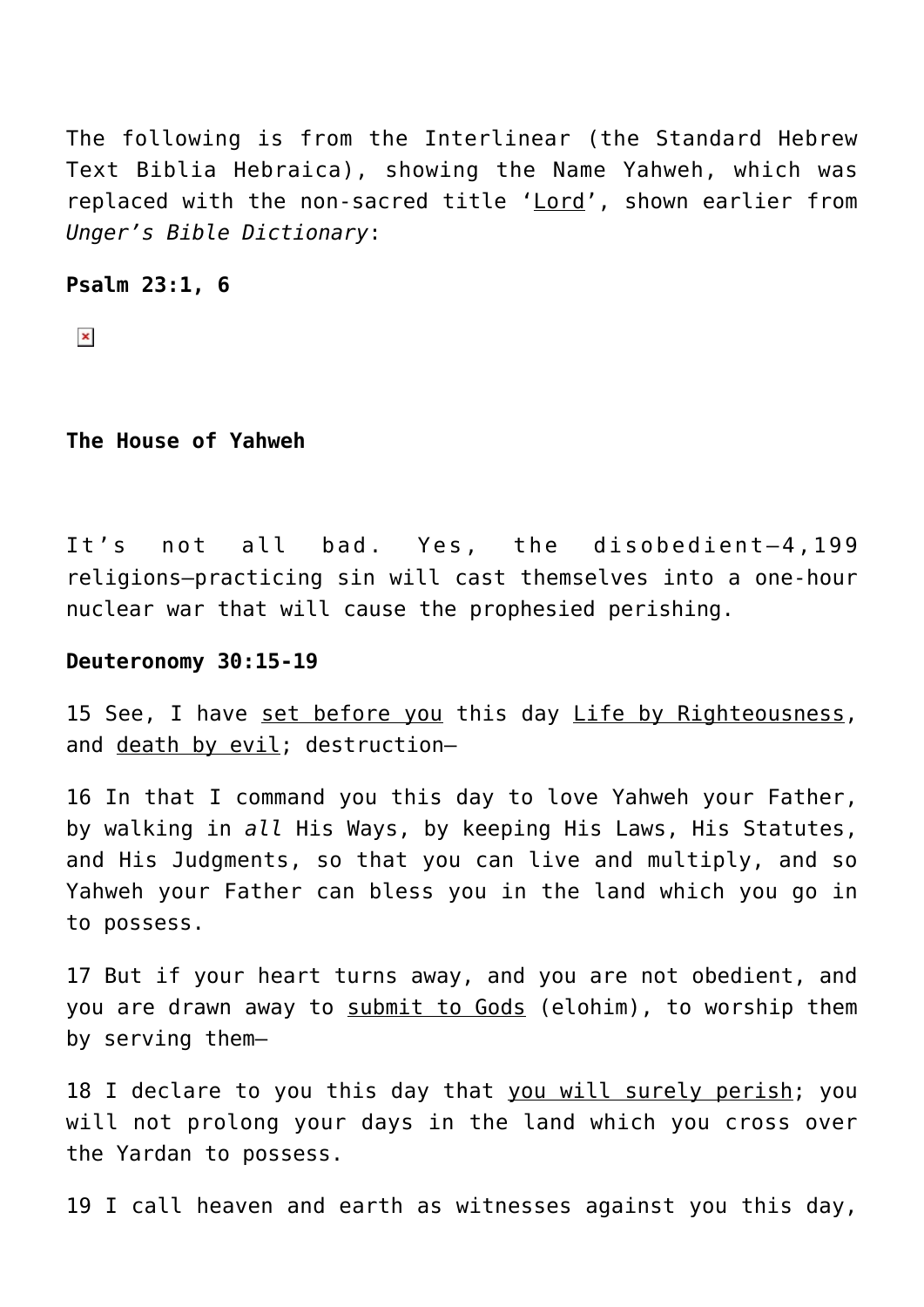*that I* have set before you Life and death, Blessings and curses. Therefore choose Life, so both you and your children can live.

#### **Deuteronomy 30:18**

I declare to you this day that you will surely perish…

Compare that with:

#### **Malakyah 4:1-2**

1 For the Word of Yahweh was given to me, saying: Behold, the day comes that will burn like an oven; and all the proud, yes, and all who do wickedly, will be stubble—the day that comes will burn them up, and it will leave them neither root nor branch.

2 But for you who reverence My Name, the Light of Righteousness will arise with healing in its wings; and you will go out, leaping like calves *released* from the stall.

Sinners destroy sinners.

**Verse 2** shows some left alive; those who practice Righteousness, reverencing the Name Yahweh.

Compare with:

# **Isayah 24:1-6**

1 Before Yahweh's *very* Eyes, the earth is made empty and it is made waste; the face of it is perverted and its inhabitants scattered abroad;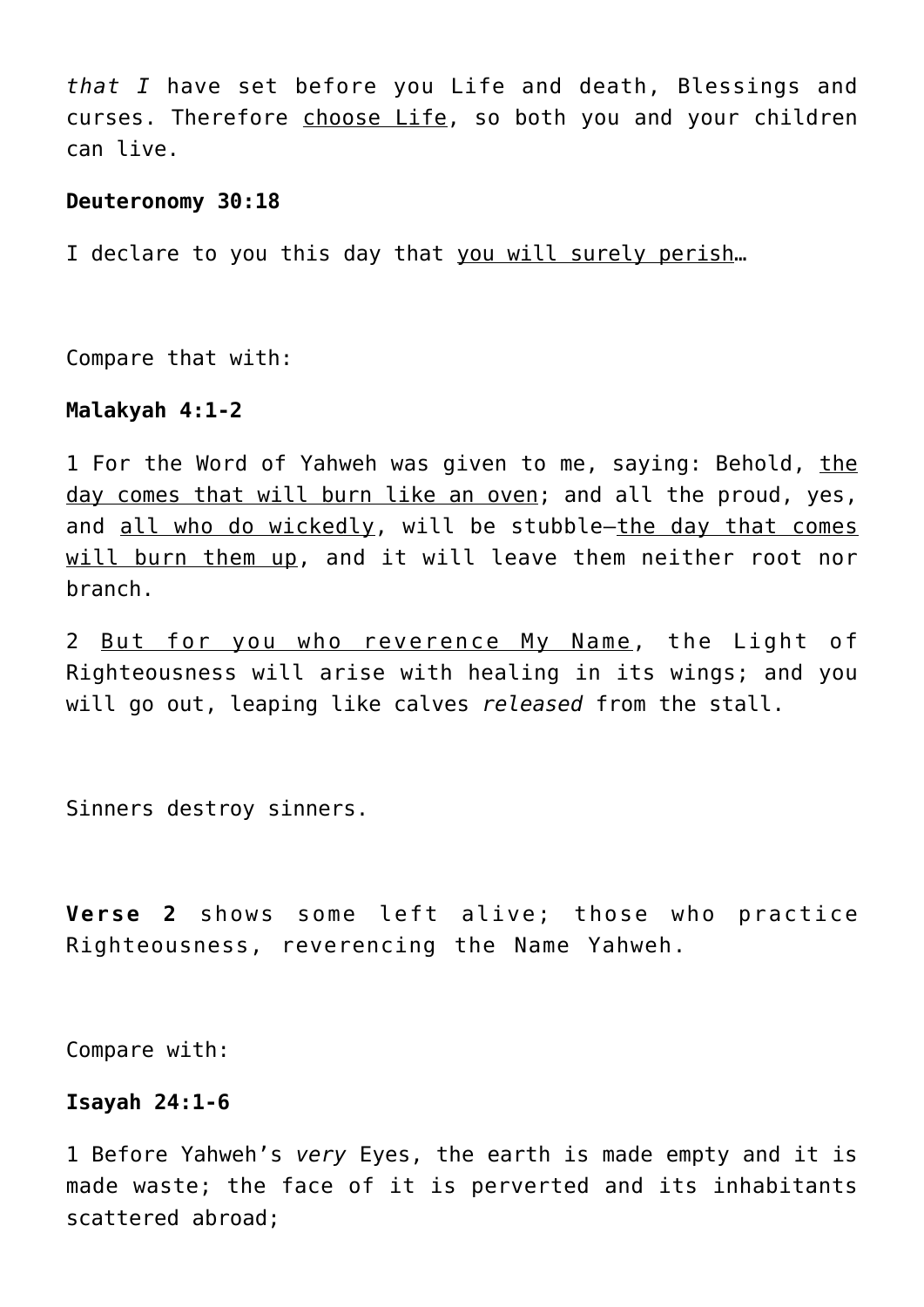2 And it will be: as with the people, so with the priest; as with the servant, so with his owner; as with the maid, so with her mistress; as with the buyer, so with the seller; as with the lender, so with the borrower; as with him who takes usury, so with him who gives usury to him:

3 The land will be utterly emptied and utterly plundered, for it has come to pass that this Judgment has been pronounced.

4 The earth mourns and fades away, the world mourns and fades away, and the haughty people of the earth languish.

5 The earth also is defiled under the inhabitants of it, because they have transgressed the Laws, changed the Ordinance, and broken the Everlasting Covenant.

6 Because of this, the curse has devoured the earth, and they who dwell therein are desolate; therefore, the inhabitants of the earth are burned, and few men left.

**Verse 6**: few left.

**One Hour**

Again, I say, they hate Yahshua for the following warning:

#### **Mattithyah 7:19**

Every tree which does not bring forth Righteous fruit is cut down, and cast into the fire.

**Verse 19**: every tree is every religion.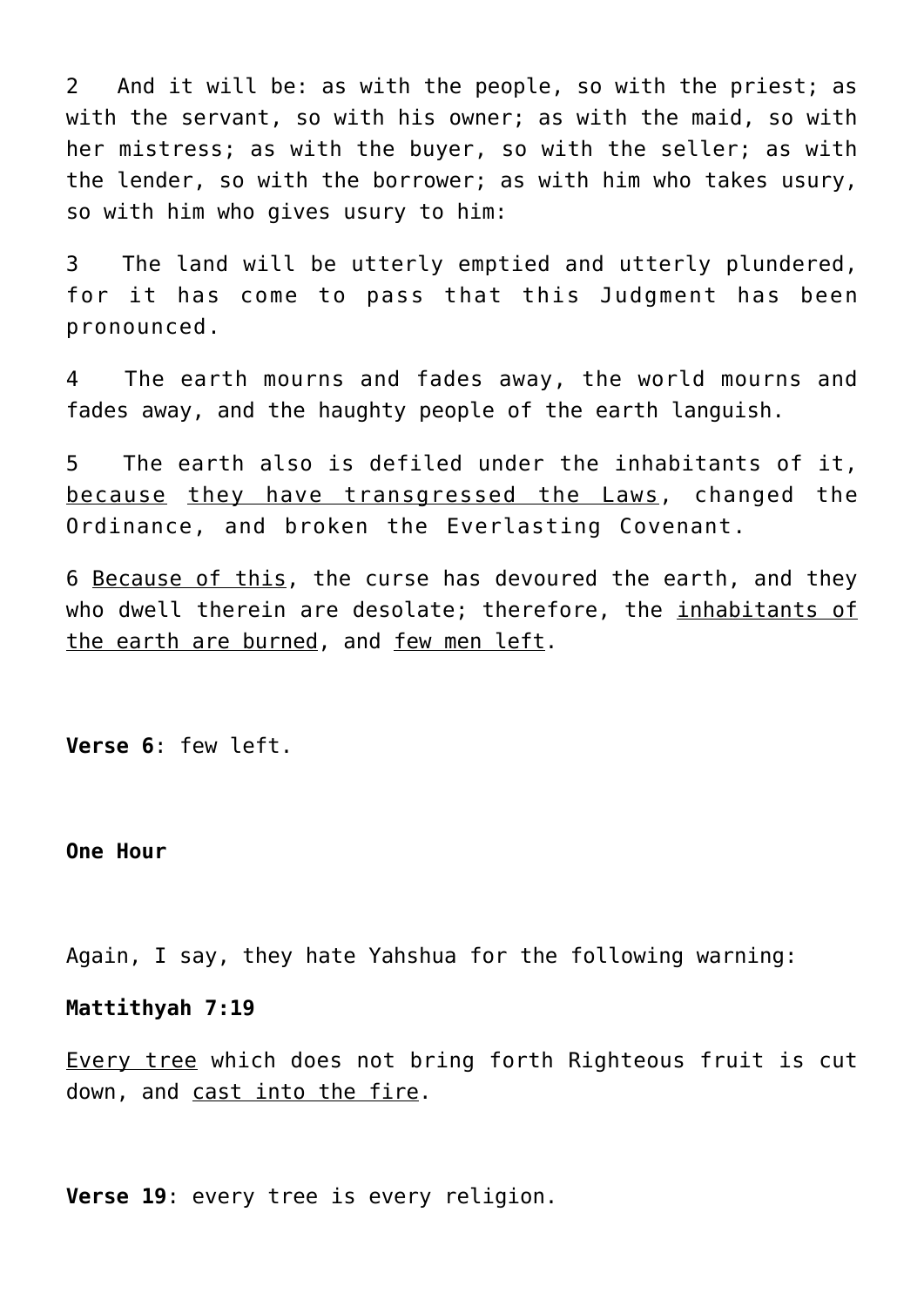**The One-Hour Burning!**

Back to Yahshua's Warning in:

#### **Revelation 18:1-5, 8, 10, 17, 19**

1 And after these things I saw one Messenger, who was sent from Yahweh. He had great Authority; and the nations were taught Righteousness by him.

2 And he cried mightily with a strong voice, saying: Babylon the great is fallen, is fallen, and is become the habitation of demons, and the hold of every foul spirit, and a place where its priests reject knowledge and they teach everyone to be unclean; to hate and get away from keeping the Laws.

3 For all nations have drunk of the wine of the wrath of her fornication, and the kings of the earth have committed fornication with her, and the merchants of the earth have grown rich through the abundance of her delicacies.

4 And I heard another voice from heaven, saying: Come out of her, My People, so that you do not partake in her sins, and so that you do not receive of her plagues,

5 For her sins have reached unto heaven, and Yahweh has remembered her iniquities!

8 Therefore, her plagues will come in one day—death, and mourning, and famine; and she will be utterly burned with fire; for strong *is* Father Yahweh Who judges her.

10 Standing afar off for the fear of her torment, saying: Woe! Woe! That great city Babylon, that mighty city! For in one hour your judgment has come!

17 For in <u>one hour</u> such great riches came to nothing! And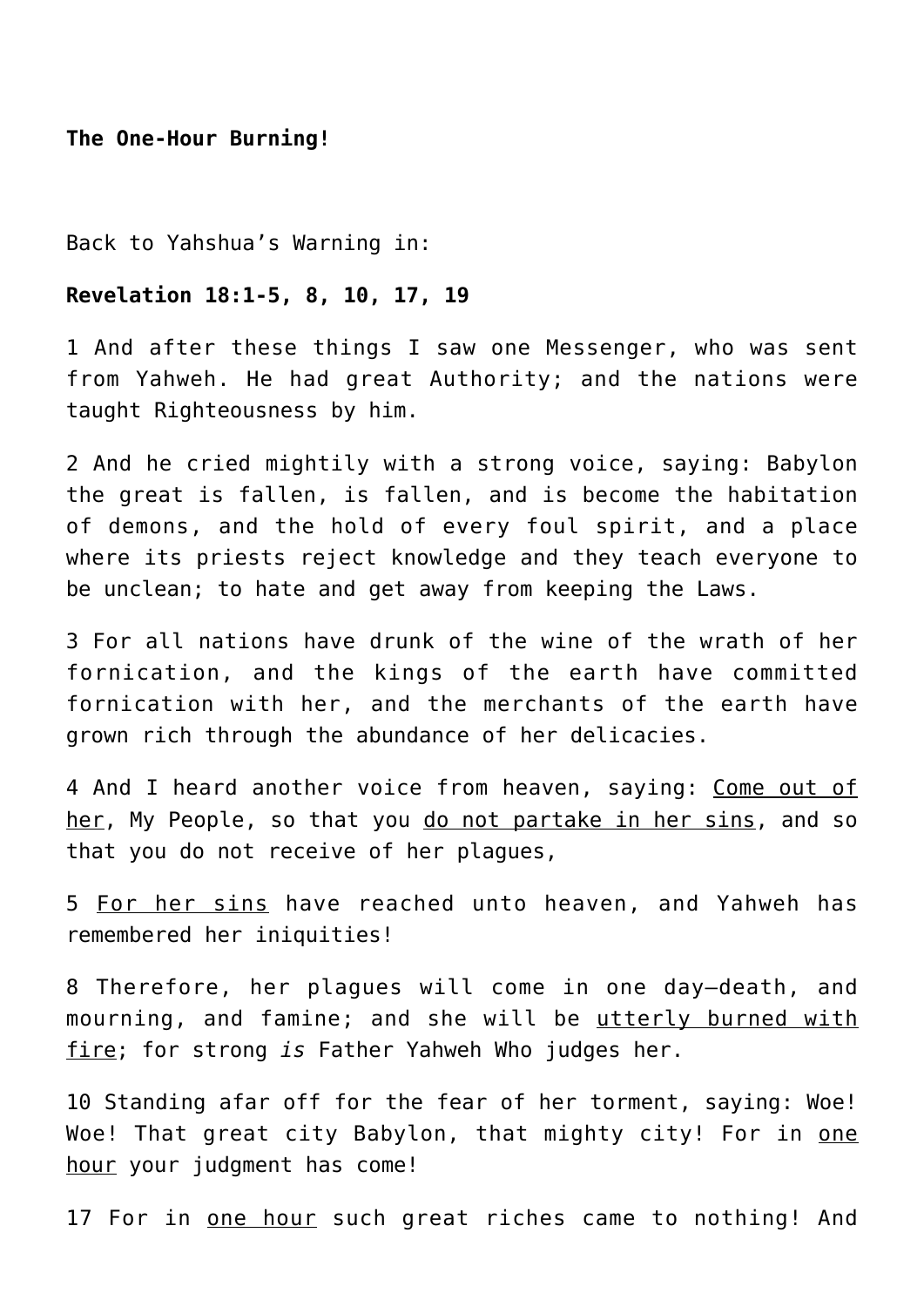every sea captain, and all the company in ships, the sailors, and all who earn their living from the sea, stood afar off,

19 And they cast dust on their heads, and cried, weeping and wailing, saying: Woe! Woe, that great city, in which all who had ships in the sea were made rich through her wealth! For in one hour she is made desolate.

**Verses 10, 17, 19** show a one-hour burning.

A one-hour burning has only become possible in this present, prophesied generation.

Remember Yahshua's Words in:

# **Mattithyah 24:29, 34**

29 Immediately, *but* after the *Great* Tribulation of those days will the sun be darkened, and the moon will not give her light, and the stars will fall from heaven, and the powers of the heavens will be shaken.

34 Truly I say to you: That generation will not pass *away,* until all these things are fulfilled.

Now read what the 'intelligence' reports in this generation:

**Atomic Armageddon is just 30 minutes away – former US Navy advisor**

Published time: 7 Dec, 2015 07:31 Edited time: 7 Dec, 2015 09:50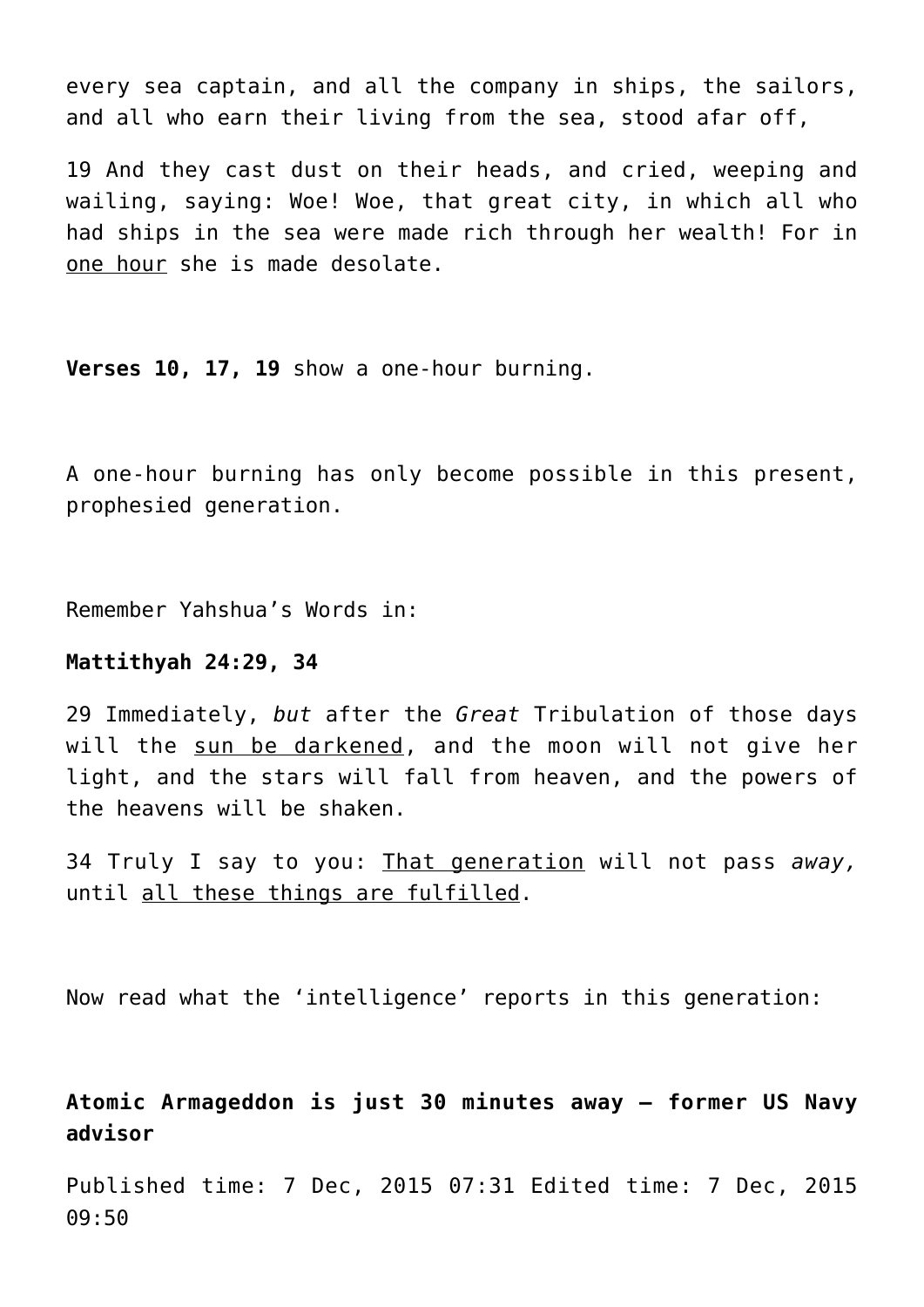https://www.rt.com/shows/sophieco/324941-nuclear-co;c-war-us/

Dr. Theodore Postol, former advisor to the U.S. Chief of Naval Operations, a professor at MIT, nuclear technology expert.

Sophie Shevardnadze: *What happens, hypothetically, if there is a nuclear war? Will a doctrine like a mutual destruction doctrine ever work again?*

Dr. TP: …somebody makes a bad decision with incomplete information, which is almost certainly what happens in the real world – information is never complete – you could have a massive use of nuclear weapons, and that, of course, would end civilization as we know it…

SS: *Now, Ted, tell me something. Explain to an amateur, to me, how does one launch a nuclear weapon? Is it as easy as pressing a button? How long does it take for a nuclear missile to reach its target?*

Dr. TP: The ballistic missile could be fired, basically, within 50 or 60 seconds, more or less, after alert being given to the operators. The rocket will then ignite…then it would release warheads. The warheads would float in the near vacuum of space under the influence of gravity and momentum, and in about 20-28 minutes would arrive at their targets, re-enter the atmosphere and explode. So the world could be, basically, finished off in anywhere from half hour to an hour upon the arrival of these warheads. …most nuclear warheads would be delivered in a very short time, probably within half hour or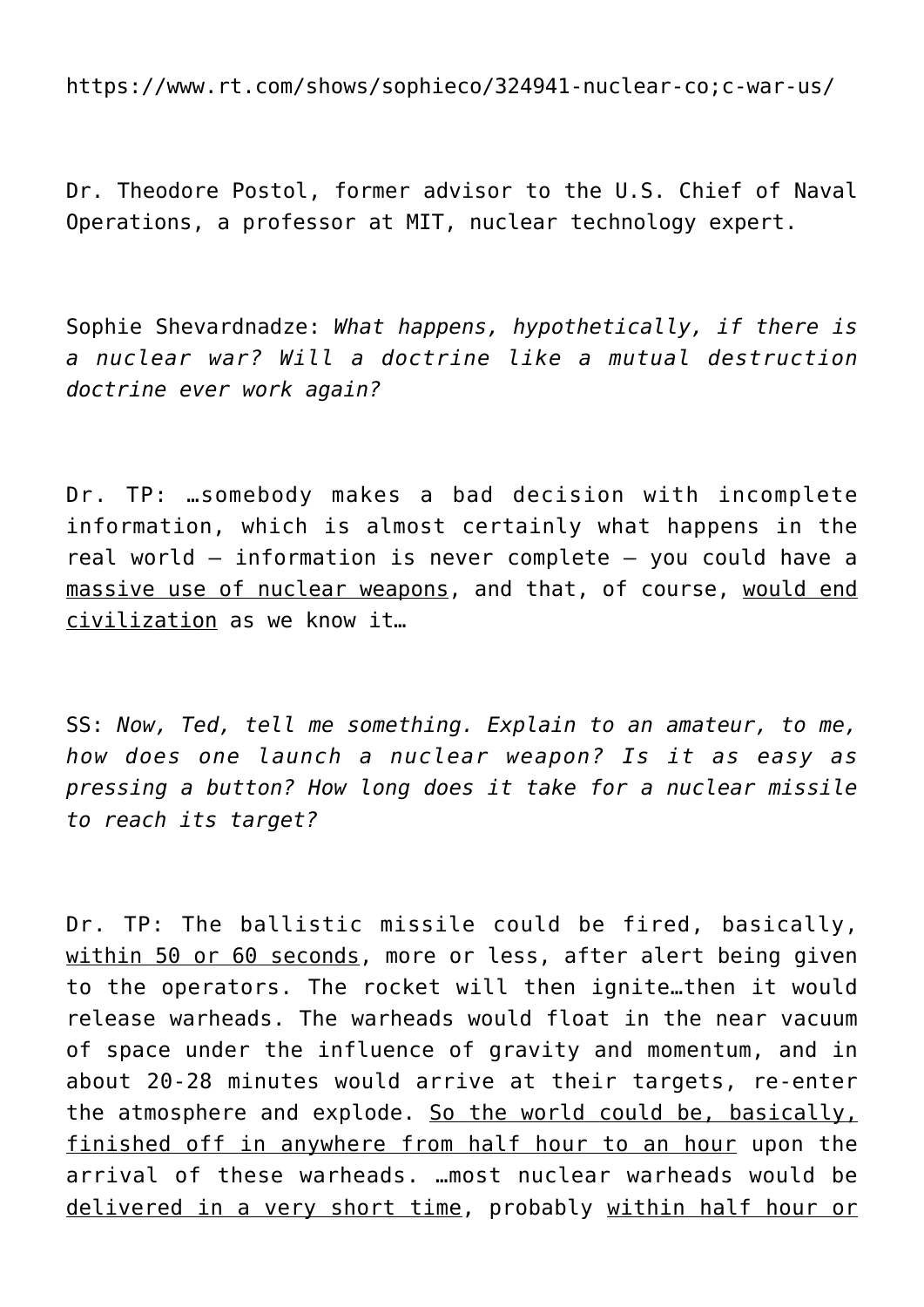an hour interval.

That report shows the same thing that's shown in **Revelation 18**—a one hour burning. That has been possible only in this generation that started in 1934. 'That generation' is at its end.

The bombs are here, just like Yahshua, the Son of Yahweh, and Yahweh's Prophets, said. So, why would you let anyone deceive you into thinking the evil-as-the-Gods religions will save you. Their wars are killing every day.

**Come Out Now,**

**Believe the Scriptures**

**Written by Inspiration**

# **Revelation 18:4**

And I heard another voice from heaven, saying: Come out of her, My People, so that you do not partake in her sins, and so that you do not receive of her plagues,

# **I Corinthians 6:9-10**

9 Do you not know that the unrighteous will not inherit the Kingdom of Yahweh? Do not deceive yourselves. Neither fornicators, nor Godworshipers (worshipers of Elohim), nor adulterers, nor men who commit sexual perversions with boys, nor men who commit sexual perversions with other men,

10 Nor thieves, nor covetous, nor drunkards, nor revilers, nor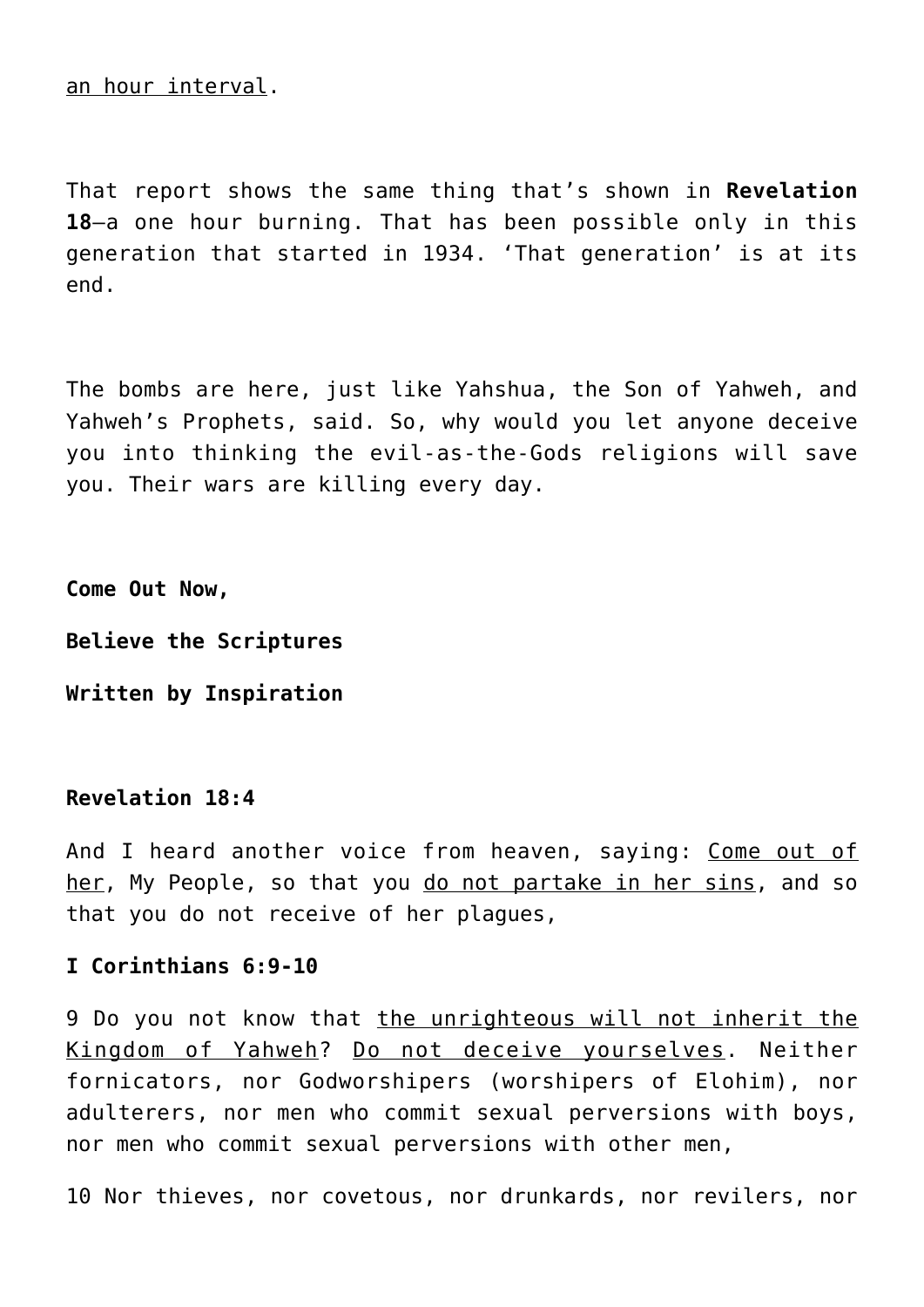extortioners, will inherit the Kingdom of Yahweh.

# **II Corinthians 6:14-18**

14 Do not be unequally yoked together with unbelievers. For what fellowship has Righteousness with unrighteousness? And what fellowship does Light have with darkness?

15 And what harmony can there be between Messiah and Belial; w*orthlessness: Satan?* Or what share does a believer have with an infidel; *untrustworthy, not faithful, not true nor loyal?*

16 And what agreement does The House of Yahweh have with Gods (elohim)? For we are the House of the Living Father. As Yahweh has said: I will dwell in them and walk among them. I will be their Father, and they will be My People.

17 Therefore: Come out from among them and be separate, says Yahweh. Do not touch the unclean *thing,* and I will receive you.

18 I will be a Father to you, and you will be My sons and daughters, says Yahweh Almighty.

**Verse 17**: Come out from among them.

Yahshua Messiah's Word

# **Mattithyah 6:33**

But seek you first the Kingdom of Yahweh and His Righteousness, and all these things will be added to you.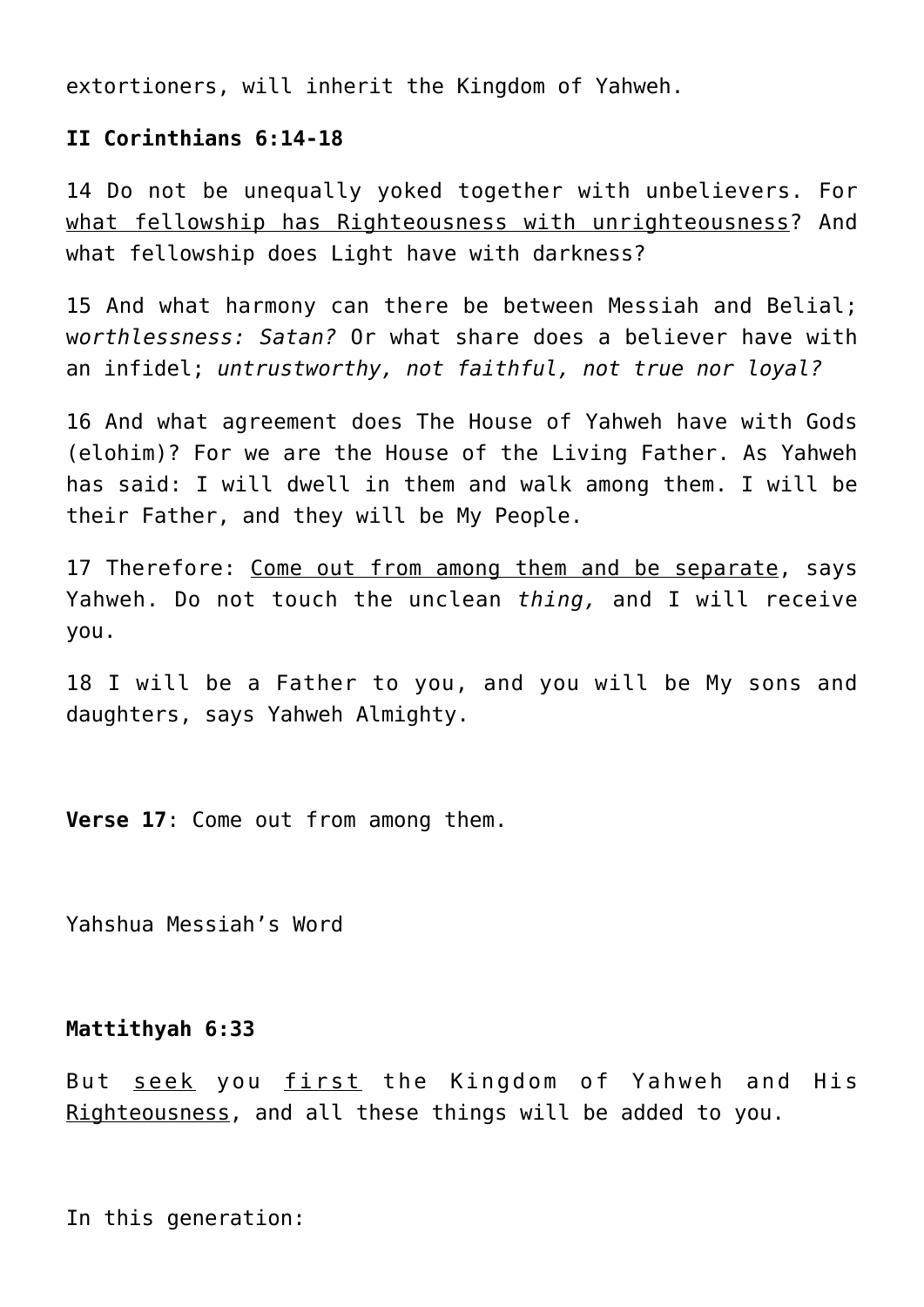# **Mattithyah 24:31**

And He will send His malakim with a great sound of a trumpet, and they will gather together His Elect from the four winds, from one end of earth to the other.

In the Last Days:

#### **Mattithyah 24:34**

Truly I say to you: That generation will not pass *away,* until all these things are fulfilled.

Notice, the gathering shown in **Mattithyah 24:31**, is taking place now, in this generation of the nuclear bombs that will burn the earth in one hour. All of which is prophesied in your bible and *The Book of Yahweh*.

At the same time, Yahweh's Prophets and Yahshua say:

# **Micahyah 4:1-3**

1 But in the Last Days it will come to pass *that* the mountain; *promotion,* of The House of Yahweh will be established in the chief of the nations. It will be raised above all congregations; and all peoples will *eventually* flow to it.

2 And many people will go and say; Come, and let us go up to the mountain; *uplifting,* of Yahweh, and to the House of the Father of Yaaqob, and He will teach us of His Ways, and we will walk in His Paths. Because the Laws will depart from Zion, and the Word of Yahweh from Yerusalem.

3 And He will judge between many people, and rebuke strong nations afar off; and they will beat their swords into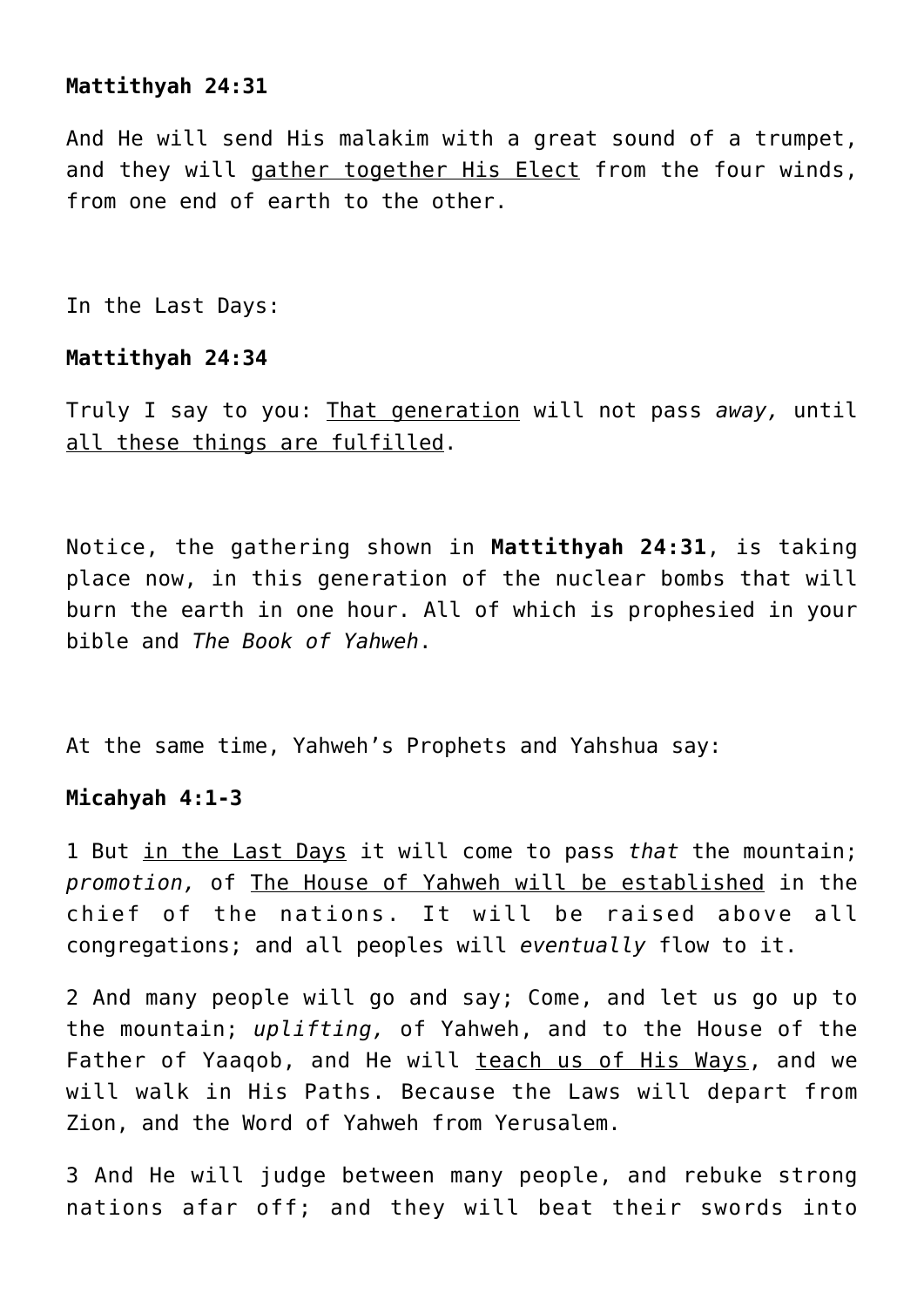plowshares, and their spears into pruning hooks. Nation will not lift up sword against nation, nor will they learn war anymore.

For your convenience, a copy from the Interlinear is shown below, showing the Name of Yahweh's Work—the House of Yahweh:

#### **Micahyah 4:1**

 $\pmb{\times}$ 

The House of Yahweh is what Yahweh's prophesied Works have always been called. This Work is in progress around the world.

Watch The House of Yahweh live every weekly Seventh Day Sabbath on yahweh.com and Facebook live.

All of you need to repent and convert.

# **Acts 3:19**

Repent therefore, and be converted, that your sins can be blotted out; that times of refreshing can come from the Presence of Yahweh.

Did you see that your sins are not blotted out, and will not be blotted out, until you repent and convert to practicing Righteousness at the Place Yahweh chooses to place His Name?

The Instructions to receiving the Tree of Life are now being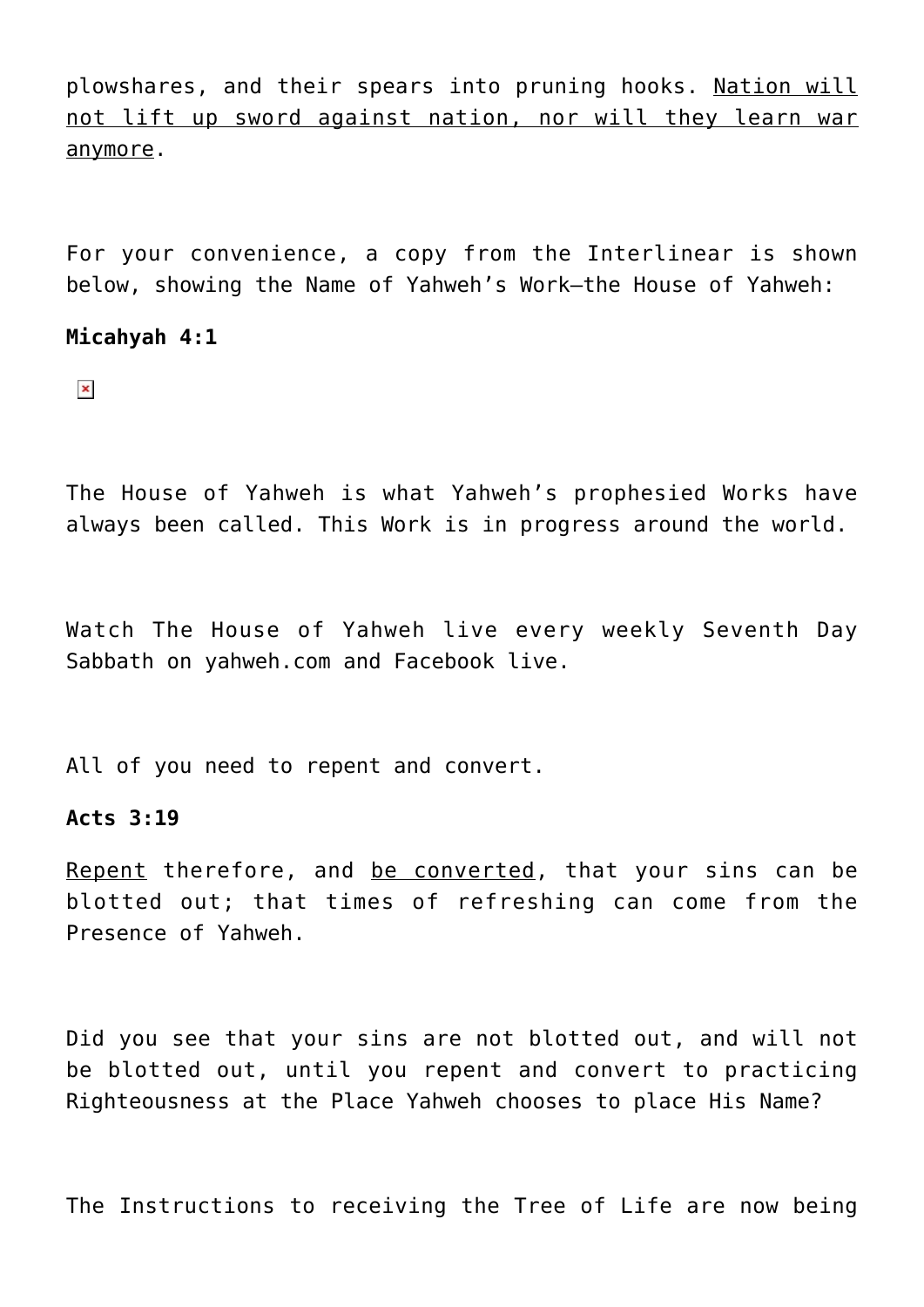offered again in this prophesied generation by Yahweh, through Yahshua the High Priest over The House of Yahweh.

#### **Hebrews 10:21**

And *having* a High Priest over The House of Yahweh:

What is Yahshua, as High Priest over The House of Yahweh, teaching?

Answer:

#### **Hebrews 10:16**

This is the Covenant that I will renew with them after those days, says Yahweh: I will put My Laws into their hearts, and in their minds I will write them;

And in the last Book of your bible?

#### **Revelation 22:12-16**

12 And behold, I come quickly, and My Reward *is* with Me, to give every man according as his work will be.

13 I am the First and the Last, the Beginning and the End.

14 Blessed *are* those who keep His Laws, that they can have right to the Tree of Life, and can enter in through the gates into the City.

15 For outside *are* dogs, and sorcerers, and whoremongers, and murderers, and worshipers of Gods (elohim) and everyone *who professes* to love, yet practices breaking the Laws.

16 I, Yahshua, have sent My Messenger to testify to you these things in the congregations of The House of Yahweh. I am the Root and the Offspring of David, *and* the Bright and Morning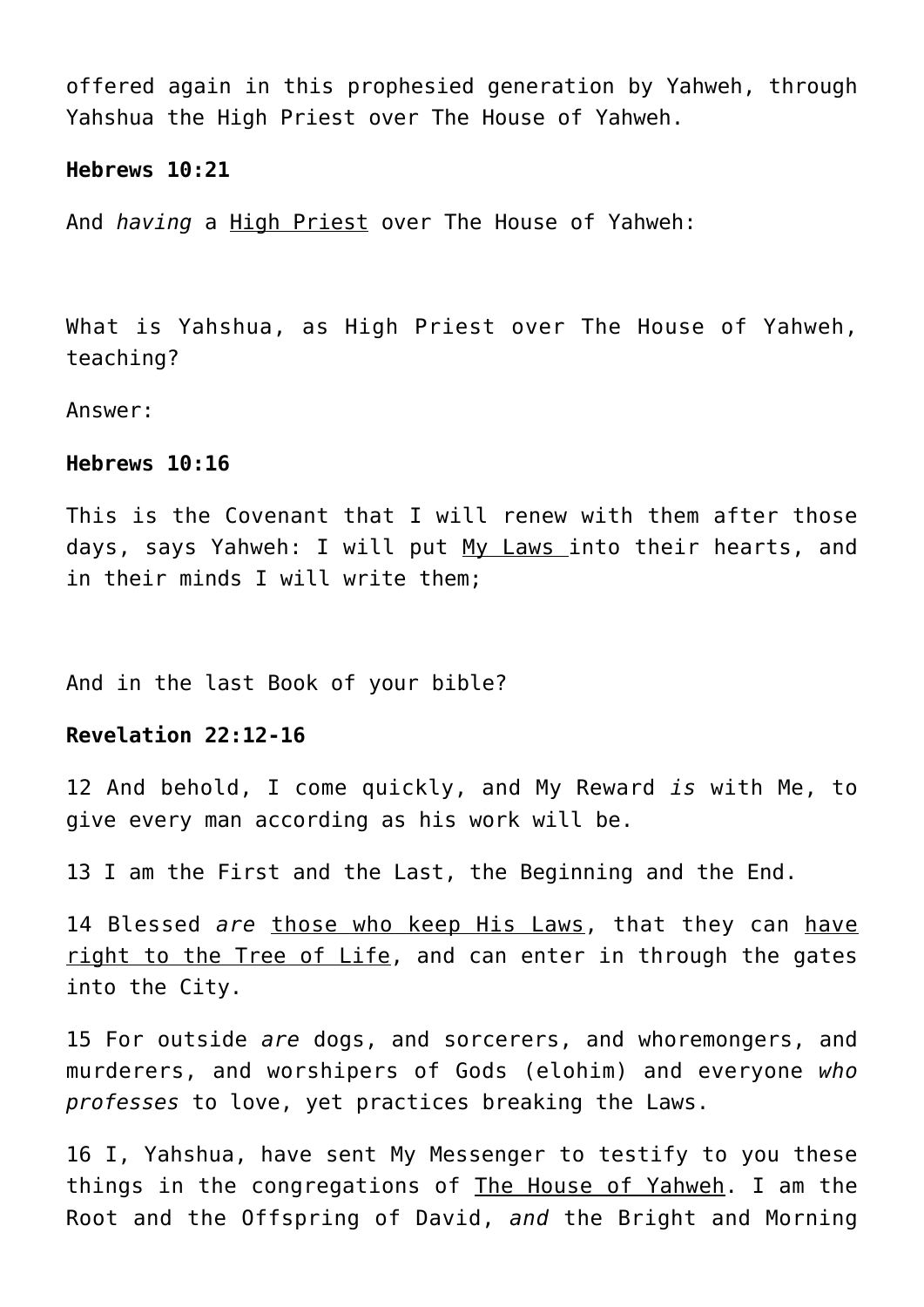Star.

Does the Vatican (divining serpent) or the people have any power or authority to change Yahshua's Teachings?

Answer:

#### **Revelation 22:18-19**

18 For I testify to everyone who hears the words of the Prophecy of this Book: If any man will add to these things, it will come to pass that he will add to himself the plagues that are written in this Book:

19 And if any man will take away from the Words of the Book of this Prophecy, it will come to pass that he will take away his part out of The Book of Life, and out of *Yahweh Shammah,* and *from* the things which are written in this Book.

You need to answer this calling now.

# **Revelation 22:17, 20-21**

17 And the Spirit and the brides, say: Come! And let him who hears, say: Come! And let him who is thirsty come. And whoever will, let him take the Water of Life freely.

20 He Who testifies these things, says: Surely I come quickly! HalleluYahweh! This be so! Come, Yahshua Messiah.

21 The love of our King, Yahshua Messiah, *be* with you all. *HalleluYahweh!*

# **Revelation 22:14**

Blessed *are* those who keep His Laws, that they can have right to the Tree of Life, and can enter in through the gates into